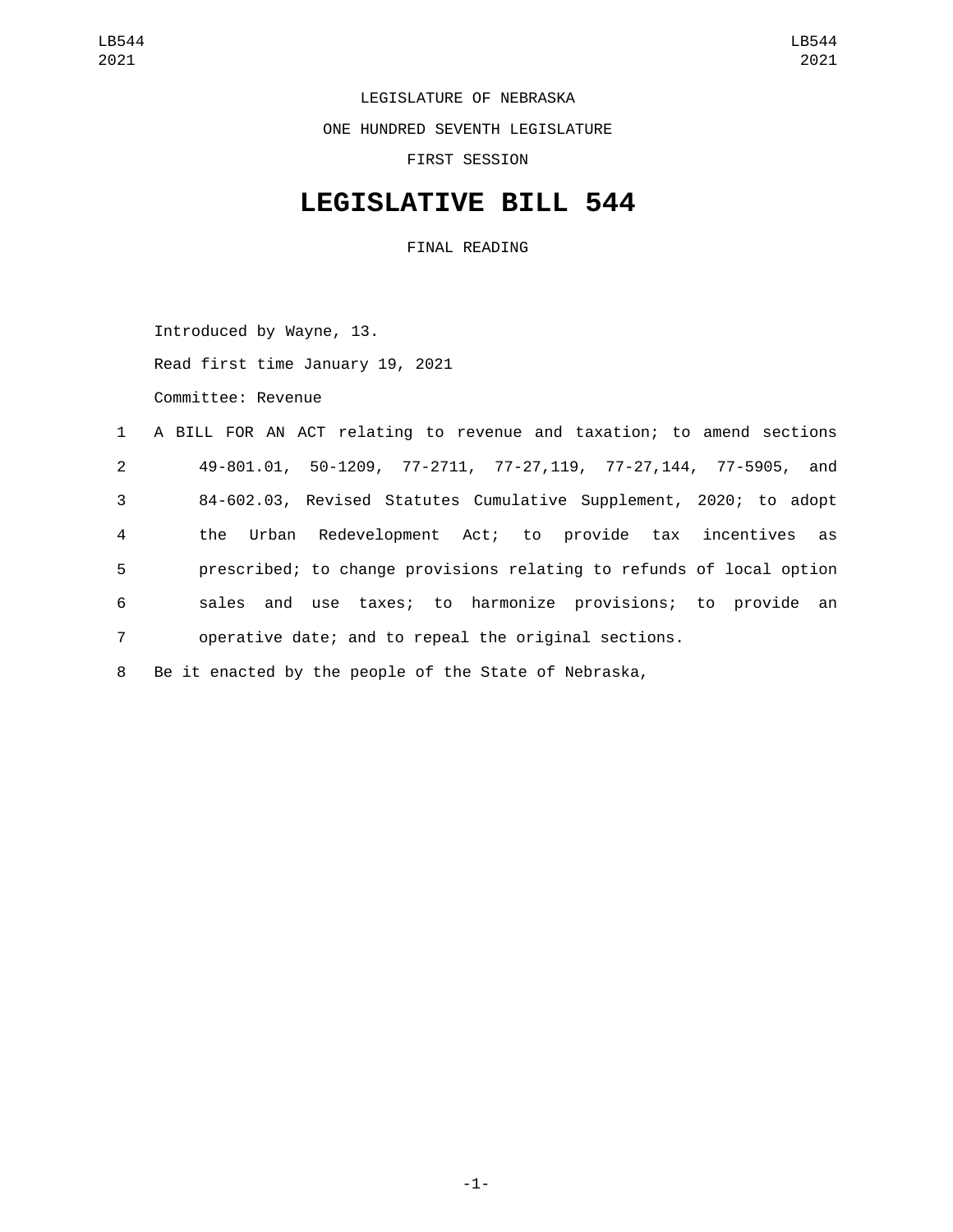| LB544<br>2021  | LB544<br>2021                                                             |
|----------------|---------------------------------------------------------------------------|
| 1              | Sections 1 to 28 of this act shall be known and may be<br>Section 1.      |
| $\overline{2}$ | cited as the Urban Redevelopment Act.                                     |
| 3              | Sec.<br>purposes of the Urban Redevelopment Act,<br>the<br>2.<br>For      |
| 4              | definitions found in sections 3 to 18 of this act shall be used.          |
| 5              | Sec. 3.<br>Any term has the same meaning as used in the Nebraska          |
| 6              | Revenue Act of 1967.                                                      |
| $\overline{7}$ | Base year means the year immediately preceding the year of<br>Sec. $4.$   |
| 8              | application, except that if the year of application is 2021, the base     |
| 9              | year is either 2019 or 2020, whichever year the applicant had the larger  |
| 10             | number of equivalent employees at the qualified location.                 |
| 11             | Base-year employee means any individual who was employed in<br>Sec. 5.    |
| 12             | Nebraska and subject to the Nebraska income tax on compensation received  |
| 13             | from the taxpayer or its predecessors during the base year and who is     |
| 14             | employed at the qualified location.                                       |
| 15             | Sec. 6.<br>Economic redevelopment area means an area in the State of      |
| 16             | Nebraska in which:                                                        |
| 17             | (1) The average rate of unemployment in the area during the period        |
| 18             | covered by the most recent federal decennial census or American Community |
| 19             | Survey 5-Year Estimate by the United States Bureau of the Census is at    |
| 20             | least one hundred fifty percent of the average rate of unemployment in    |
| 21             | the state during the same period; and                                     |
| 22             | (2) The average poverty rate in the area is twenty percent or more        |
| 23             | for the federal census tract in the area.                                 |
| 24             | Sec. 7. Equivalent employees means the number of employees computed       |
| 25             | by dividing the total hours paid in a year to employees by the product of |
| 26             | forty times the number of weeks in a year. Only the hours paid to         |
| 27             | employees who are residents of this state shall be included in such       |
| 28             | computation. A salaried employee who receives a predetermined amount of   |
| 29             | compensation each pay period on a weekly or less frequent basis is deemed |
| 30             | to have been paid for forty hours per week during the pay period.         |
| 31             | Sec.<br>Investment means the value of qualified property<br>8.            |

-2-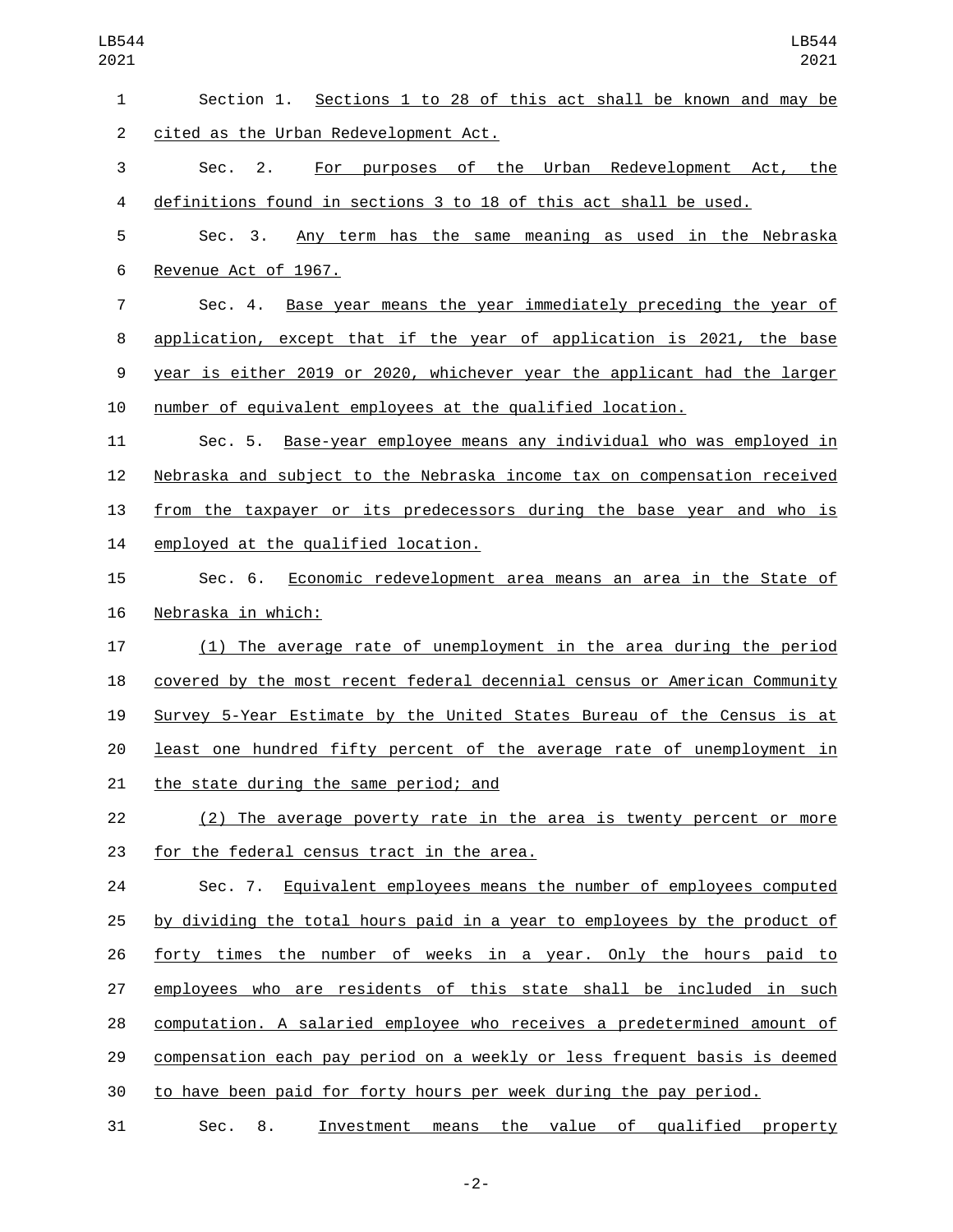incorporated into or used at the qualified location. For qualified property owned by the taxpayer, the value shall be the original cost of the property. For qualified property rented by the taxpayer, the average net annual rent shall be multiplied by the number of years of the lease for which the taxpayer was originally bound, not to exceed ten years. The rental of land included in and incidental to the leasing of a building shall not be excluded from the computation. For purposes of this section, original cost means the amount required to be capitalized for depreciation, amortization, or other recovery under the Internal Revenue Code of 1986, as amended. Any amount, including the labor of the taxpayer, that is capitalized as a part of the cost of the qualified property or that is written off under section 179 of the Internal Revenue Code of 1986, as amended, shall be considered part of the original cost.

 Sec. 9. Nebraska statewide average hourly wage for any year means the most recent statewide average hourly wage paid by all employers in all counties in Nebraska as calculated by the Office of Labor Market Information of the Department of Labor using annual data from the Quarterly Census of Employment and Wages by October 1 of the year prior to application. Hourly wages shall be calculated by dividing the reported 20 average annual weekly wage by forty.

 Sec. 10. Number of new employees means the number of equivalent employees that are employed at the qualified location during a year that are in excess of the number of base-year employees.

 Sec. 11. Performance period means the year during which the required increases in employment and investment were met or exceeded and each year thereafter until the end of the third year after the year the 27 required increases were met or exceeded.

 Sec. 12. Qualified location means any location in a city of the metropolitan class or a city of the primary class that is used or will be used by the taxpayer to conduct business activities and that is located within an economic redevelopment area. More than one qualified location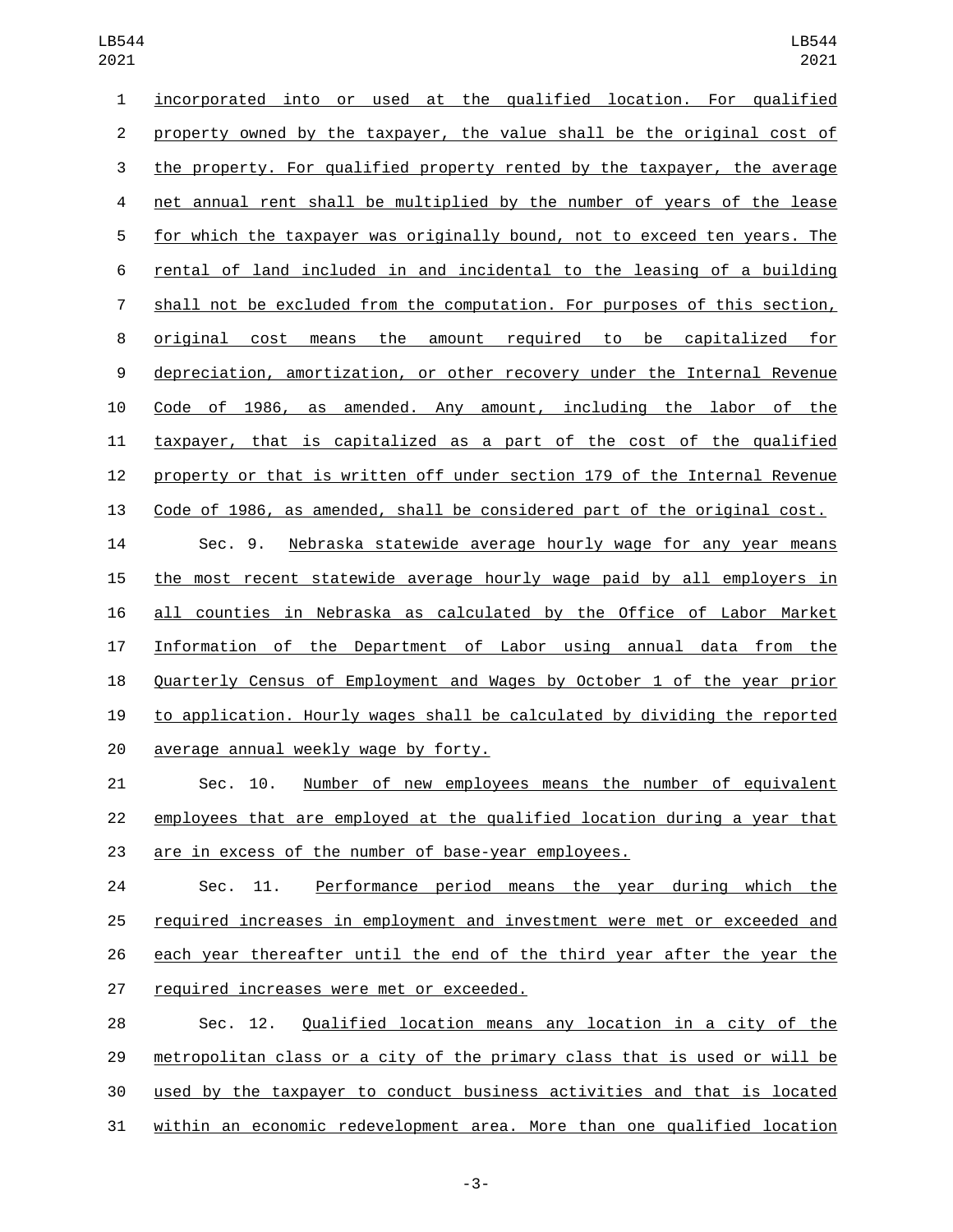| 1              | may be part of the same project.                                             |
|----------------|------------------------------------------------------------------------------|
| $\overline{2}$ | Sec. 13. Qualified property means any tangible property of a type            |
| 3              | subject to depreciation, amortization, or other recovery under the           |
| 4              | Internal Revenue Code of 1986, as amended, or the components of such         |
| 5              | property, that will be located and used at the qualified location.           |
| 6              | Qualified property does not include (1) aircraft, barges, motor vehicles,    |
| 7              | railroad rolling stock, or watercraft or (2) property that is rented by      |
| 8              | the taxpayer qualifying under the Urban Redevelopment Act to another         |
| 9              | person.                                                                      |
| 10             | <u>Ramp-up period means two years from the date the complete</u><br>Sec. 14. |
| 11             | application was filed with the Director of Economic Development.             |
| 12             | Sec. 15. Related taxpayers shall include any corporations that are           |
| 13             | part of a unitary business under the Nebraska Revenue Act of 1967 but are    |
| 14             | not part of the same corporate taxpayer, any business entities that are      |
| 15             | not corporations but which would be a part of the unitary business if        |
| 16             | they were corporations, and any business entities if at least fifty          |
| 17             | percent of such entities are owned by the same persons or related            |
| 18             | taxpayers and family members as defined in the ownership attribution         |
| 19             | rules of the Internal Revenue Code of 1986, as amended.                      |
| 20             | Sec. 16. Taxpayer means any person subject to sales and use taxes            |
| 21             | under the Nebraska Revenue Act of 1967 and subject to withholding under      |
| 22             | section 77-2753 and any entity that is or would otherwise be a member of     |
| 23             | the same unitary group, if incorporated, that is subject to such sales       |
| 24             | and use taxes and such withholding. Taxpayer does not include a political    |
| 25             | subdivision or an organization that is exempt from income taxes under        |
| 26             | section 501(a) of the Internal Revenue Code of 1986, as amended. For         |
| 27             | purposes of this section, political subdivision includes any public          |

group of political subdivisions forming a joint public agency, organized

corporation created for the benefit of a political subdivision and any

by interlocal agreement, or utilizing any other method of joint action.

Sec. 17. Wages means the wages and other payments subject to the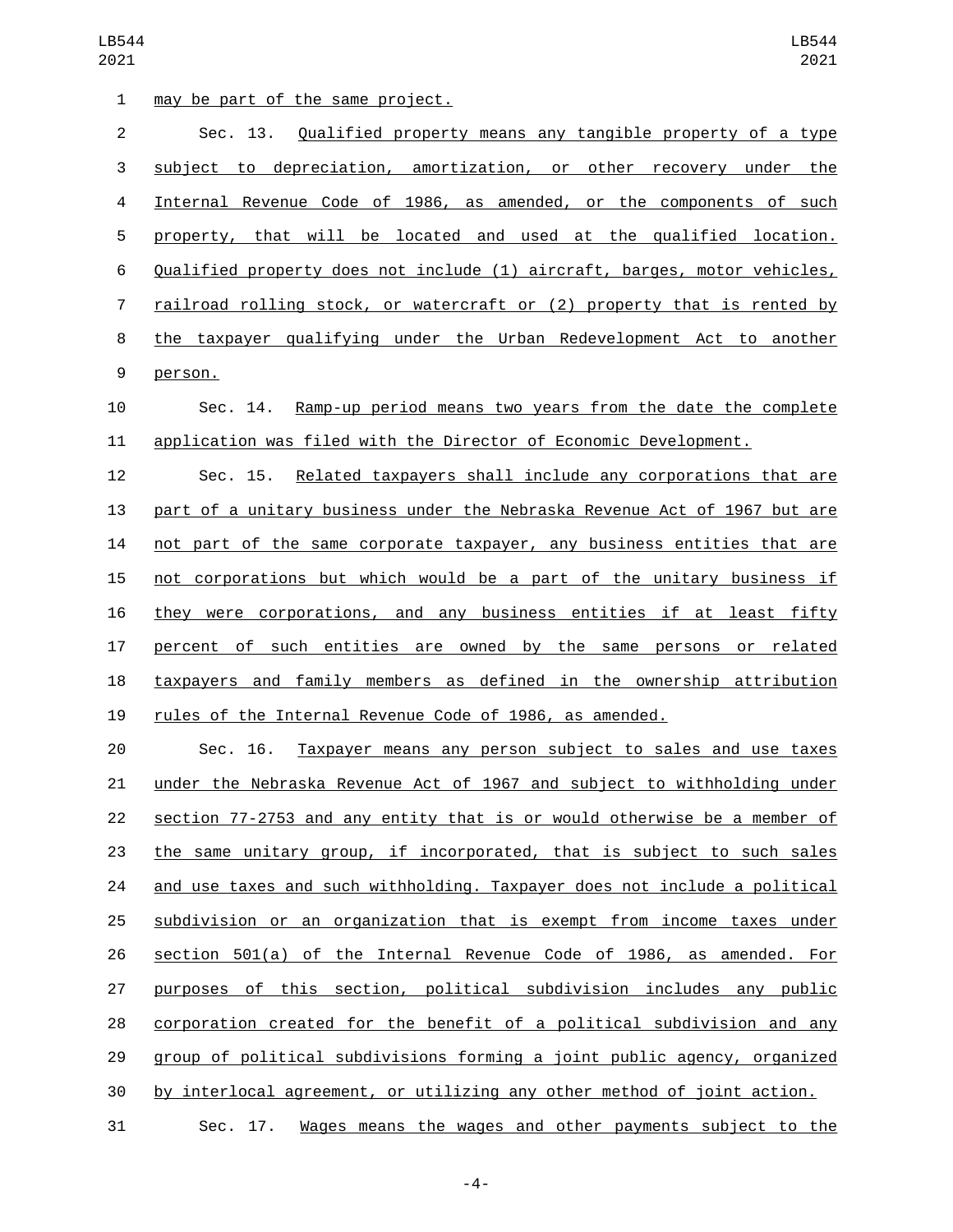| 1              | federal medicare tax.                                                     |
|----------------|---------------------------------------------------------------------------|
|                |                                                                           |
| $\overline{2}$ | Sec. 18. Year means the taxable year of the taxpayer.                     |
| 3              | (1) To earn the incentives set forth in the Urban<br>Sec. 19.             |
| 4              | Redevelopment Act, the taxpayer shall file an application for an          |
| 5              | agreement with the Director of Economic Development.                      |
| 6              | (2) The application shall:                                                |
| $\overline{7}$ | (a) Identify the taxpayer applying for incentives;                        |
| 8              | (b) Identify the location where the new investment and employment         |
| 9              | will occur, including documentation to show that such location is a       |
| 10             | qualified location;                                                       |
| 11             | (c) State the estimated, projected amount of new investment and the       |
| 12             | estimated, projected number of new equivalent employees; and              |
| 13             | (d) Include an application fee of five hundred dollars. The fee           |
| 14             | shall be remitted to the State Treasurer for credit to the Nebraska       |
| 15             | Incentives Fund.                                                          |
| 16             | (3) Subject to the limit in subsection (4) of this section, the           |
| 17             | director shall approve the application and authorize the total amount of  |
| 18             | incentives expected to be earned as a result of the project if he or she  |
| 19             | is satisfied that the plan in the application defines a project that      |
| 20             | meets the requirements established in section 20 of this act and such     |
| 21             | requirements will be reached within the required time period.             |
| 22             | (4) The director shall not approve further applications once the          |
| 23             | expected incentives from the approved projects total eight million        |
| 24             | dollars. All but one hundred dollars of the application fee shall be      |
| 25             | refunded to the applicant if the application is not approved for any      |
| 26             | reason.                                                                   |
| 27             | (5) Applications for incentives shall be considered in the order in       |
| 28             | which they are received.                                                  |
| 29             | (6) The director has ninety days to approve a complete application.       |
| 30             | (7) After approval, the taxpayer and the director shall enter into a      |
| 31             | written agreement. As part of such agreement, the taxpayer shall agree to |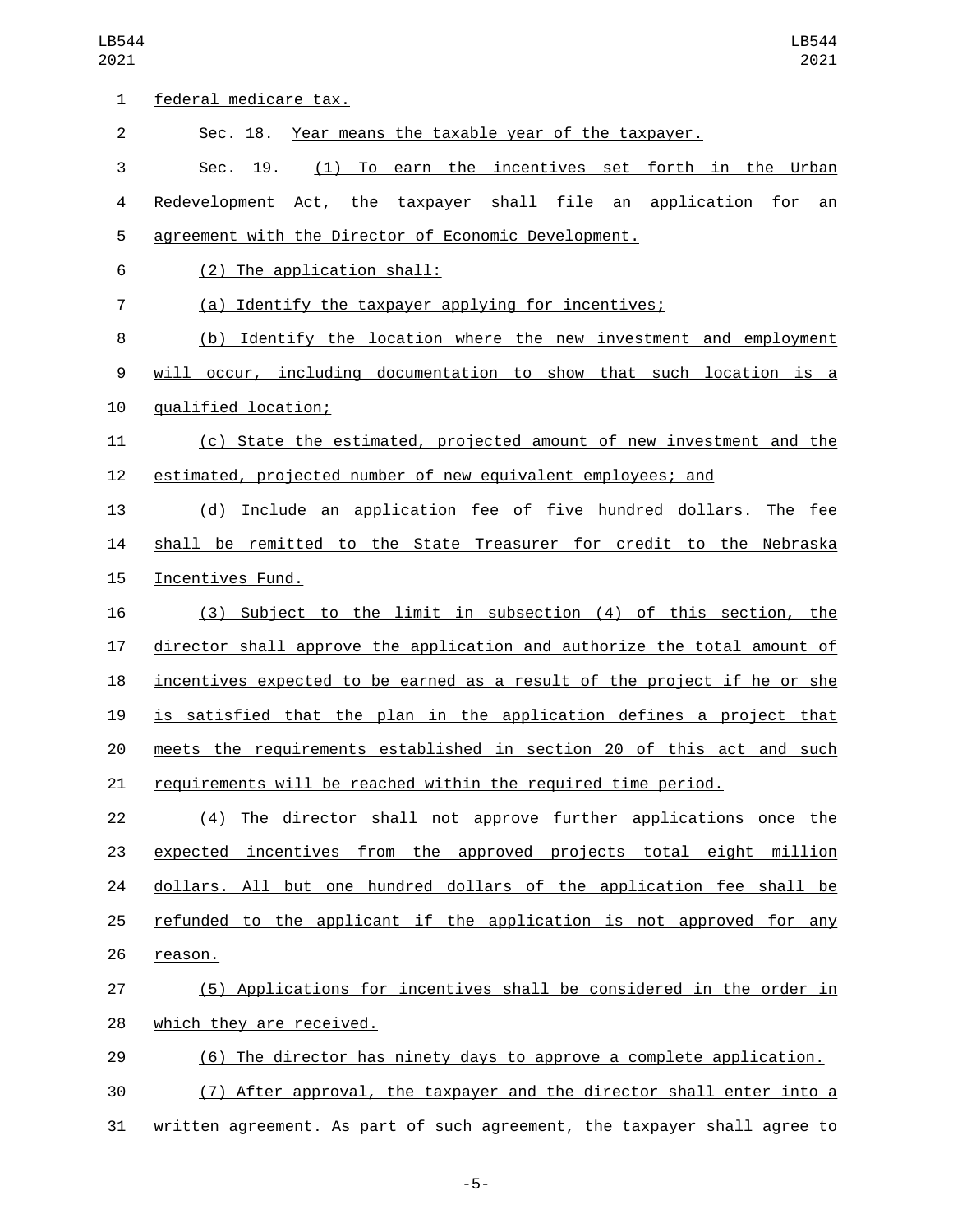| $\mathbf{1}$   | complete the project and the director, on behalf of the State of          |
|----------------|---------------------------------------------------------------------------|
| $\overline{2}$ | Nebraska, shall designate the approved plans of the taxpayer as a project |
| 3              | and, in consideration of the taxpayer's agreement, agree to allow the     |
| 4              | taxpayer to use the incentives contained in the Urban Redevelopment Act   |
| 5              | up to the total amount that were authorized by the director at the time   |
| 6              | of approval. The application and all supporting documentation, to the     |
| $\overline{7}$ | extent approved, shall be considered a part of the agreement. The         |
| 8              | agreement shall state:                                                    |
| 9              | (a) The levels of employment and investment required by the act for       |
| 10             | the project;                                                              |
| 11             | (b) The time period under the act in which the required levels must       |
| 12             | be met;                                                                   |
| 13             | (c) The documentation the taxpayer will need to supply when claiming      |
| 14             | an incentive under the act;                                               |
| 15             | (d) The date the application was filed; and                               |
| 16             | (e) The maximum amount of incentives authorized.                          |
| 17             | (8) The application, the agreement, all supporting information, and       |
| 18             | all other information reported to the Director of Economic Development    |
| 19             | shall be kept confidential by the director, except for the name of the    |
| 20             | taxpayer, the location of the project, the estimated amounts of increased |
| 21             | employment and investment stated in the application, the date of the      |
| 22             | complete application, the date the agreement was signed, and the          |
| 23             | information required to be reported by section 28 of this act. The        |
| 24             | application, the agreement, and all supporting information shall be       |
| 25             | provided by the director to the Department of Revenue. The director shall |
| 26             | disclose, to any municipalities in which project locations exist, the     |
| 27             | approval of an application and the execution of an agreement under this   |
| 28             | section. The Tax Commissioner shall also notify each municipality of the  |
| 29             | amount and taxpayer identity for each refund of local option sales and    |
| 30             | use taxes of the municipality within thirty days after the refund is      |
| 31             | allowed or approved. Disclosures shall be kept confidential by the        |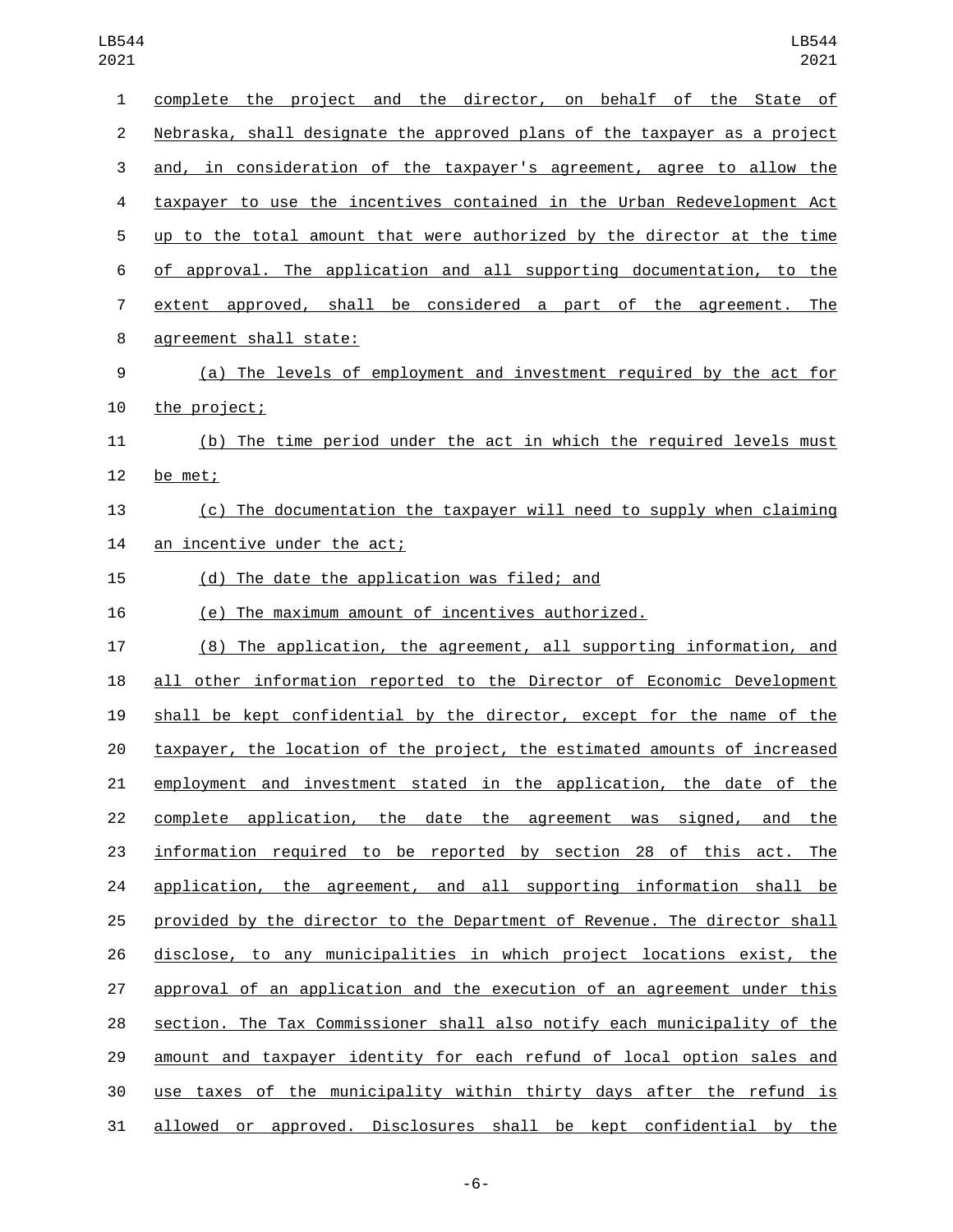municipality unless publicly disclosed previously by the taxpayer or by 2 the State of Nebraska. (9) There shall be no new applications for incentives filed under 4 this section after December 31, 2031. Sec. 20. (1) A tax credit shall be allowed to any taxpayer who has an approved application pursuant to the Urban Redevelopment Act if the 7 taxpayer: (a) Attains a cumulative investment in qualified property of at least one hundred fifty thousand dollars and hires at least five new employees at the qualified location before the end of the ramp-up period; and (b) Pays a minimum qualifying wage of seventy percent of the Nebraska statewide average hourly wage to the new equivalent employees for whom tax incentives are sought under the Urban Redevelopment Act. (2) A tax credit shall be allowed to any taxpayer who has an approved application pursuant to the Urban Redevelopment Act if the taxpayer attains a cumulative investment in qualified property of at least fifty thousand dollars at the qualified location before the end of 19 the ramp-up period. (3) Subject to subsection (5) of this section, the amount of the credit allowed under subsection (1) of this section shall be: (a) Three thousand dollars for each new equivalent employee, except that such amount shall be increased by one thousand dollars for each equivalent employee who lives in an economic redevelopment area; and (b) Two thousand seven hundred fifty dollars for each fifty thousand 26 dollars of increased investment. (4) Subject to subsection (5) of this section, the amount of the credit allowed under subsection (2) of this section shall be five percent 29 of the investment. (5) A taxpayer may qualify for a credit under either subsection (1) or (2) of this section, but cannot qualify for a credit under both such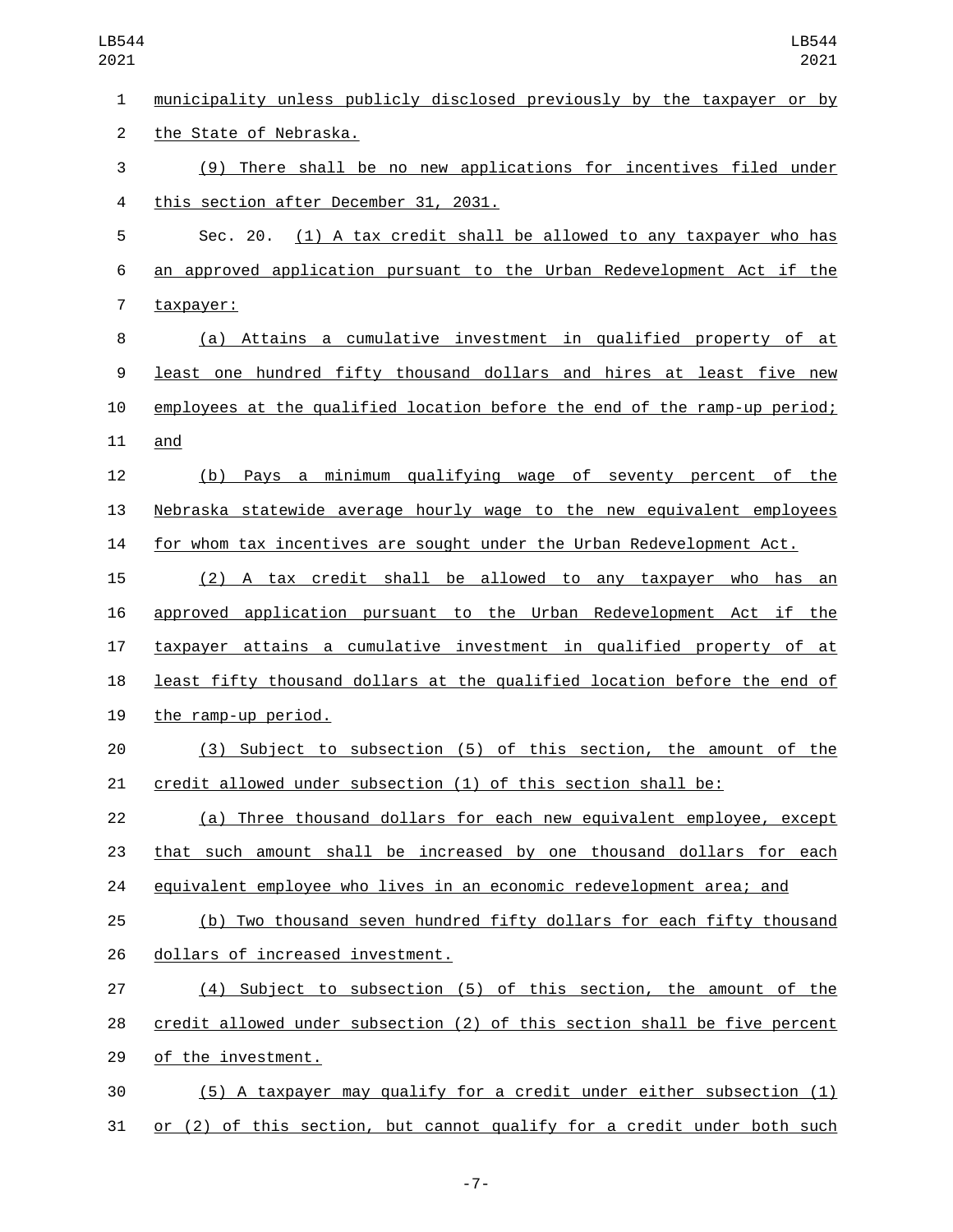subsections. The credit shall not exceed fifty thousand dollars. The taxpayer shall receive such credit for each year of the performance period that the taxpayer is at or above the required levels of employment 4 and cumulative investment. (6) A taxpayer shall not qualify for any credits under the Urban Redevelopment Act if the taxpayer is receiving any benefits under any other tax incentive program offered by the State of Nebraska. (7) A teleworker working from his or her residence shall not be considered an equivalent employee of the taxpayer for purposes of the Urban Redevelopment Act unless the teleworker's residence is located in the economic redevelopment area in which the taxpayer's qualified 12 location is located. 13 Sec. 21.  $(1)(a)$  If the taxpayer acquires an existing business, the increases in investment and employment shall be computed as though the taxpayer had owned the business for the entire taxable year preceding the 16 date of application. (b) If the taxpayer disposes of an existing business and the new owner maintains the minimum increases in investment and employment required to create incentives, the taxpayer shall not be required to make any repayment under section 23 of this act solely because of the 21 disposition of the business. (2) If the structure of a business is reorganized, the taxpayer shall compute the increases on a consistent basis for all periods. (3) If the taxpayer moves a business from one qualified location to another qualified location and the business was operated in a qualified location during the taxable year preceding the date of application, the increases in investment and employment shall be computed as though the taxpayer had operated the business at the new location for the entire 29 taxable year preceding the date of application. (4) If the taxpayer enters into any of the following transactions,

the transaction shall be presumed to be a transaction entered into for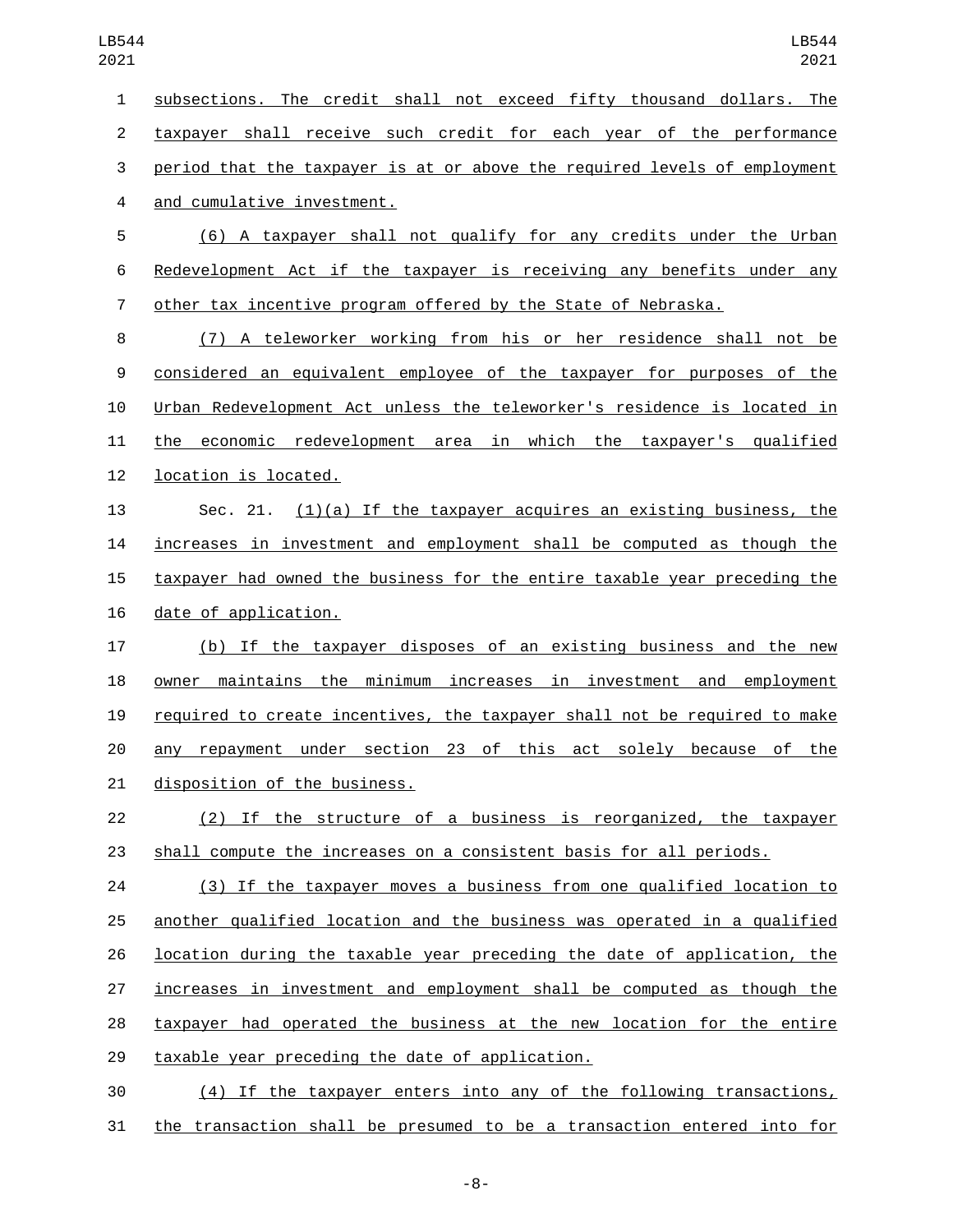the purpose of generating benefits under the Urban Redevelopment Act and shall not be allowed in the computation of any benefit or the meeting of any required levels under the agreement except as specifically provided 4 in this subsection: (a) The purchase or lease of any property that was previously owned by the taxpayer who filed the application or a related taxpayer unless 7 the first purchase by either the taxpayer who filed the application or a related taxpayer was first placed in service at a qualified location after the beginning of the taxable year the application was filed; (b) The renegotiation of any lease in existence during the taxable year the application was filed which does not materially change any of the terms of the lease other than the expiration date; (c) The purchase or lease of any property from a related taxpayer, except that the taxpayer who filed the application will be allowed any benefits under the act to which the related taxpayer would have been entitled on the purchase or lease of the property if the related taxpayer 17 was considered the taxpayer; and (d) Any transaction entered into primarily for the purpose of receiving benefits under the act which is without a business purpose and does not result in increased economic activity in the state. Sec. 22. (1) The credits allowed under section 20 of this act may 22 be used: (a) To obtain a refund of sales and use taxes paid under the Local Option Revenue Act, the Nebraska Revenue Act of 1967, the Qualified Judgment Payment Act, and sections 13-319, 13-324, and 13-2813; (b) As a refundable income tax credit claimed on an income tax return of the taxpayer. The return need not reflect any income tax 28 liability owed by the taxpayer; (c) To reduce the taxpayer's income tax withholding employer or payor tax liability under section 77-2756 or 77-2757. To the extent of the credit used, such withholding shall not constitute public funds or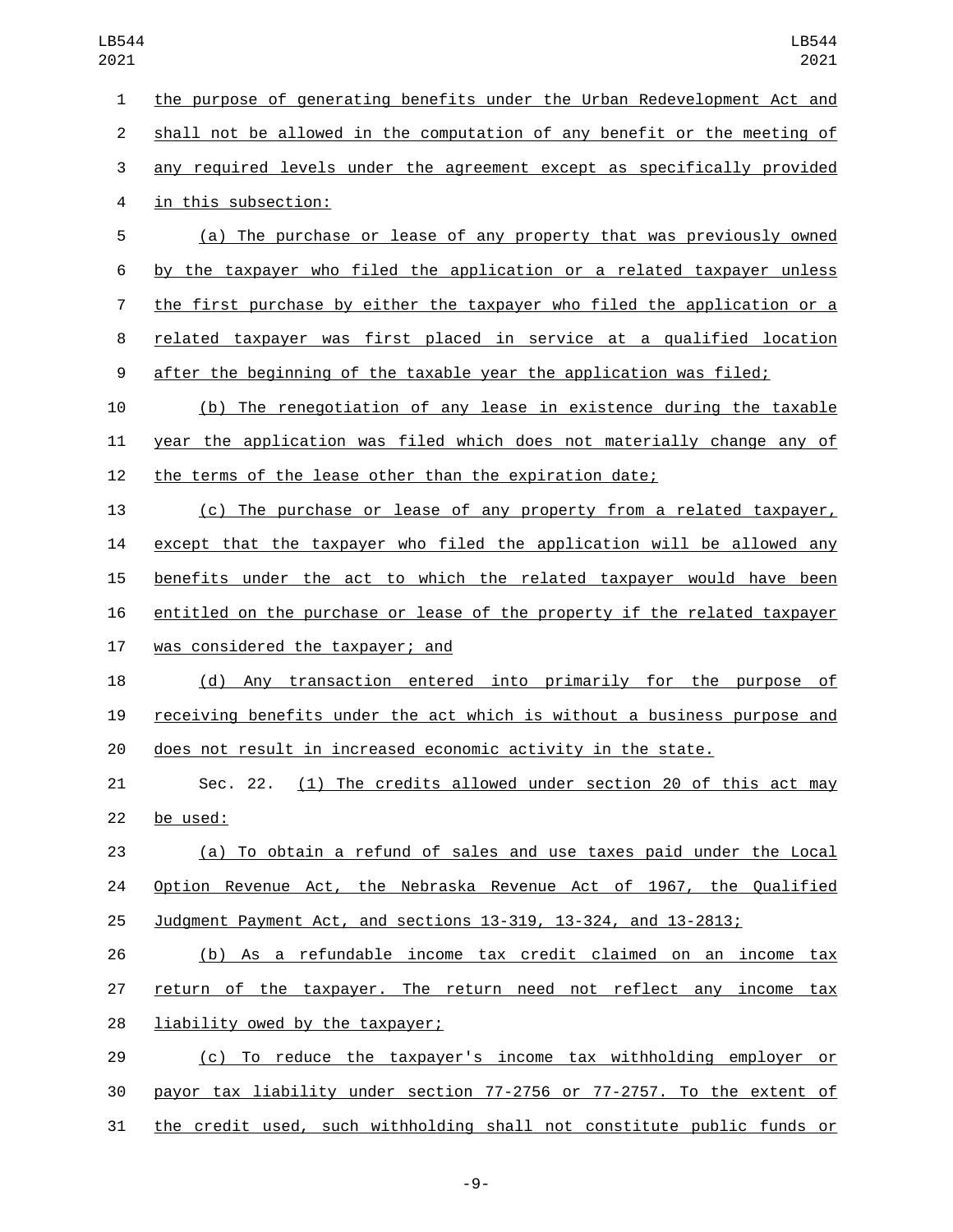state tax revenue and shall not constitute a trust fund or be owned by the state. The use by the taxpayer of the credit shall not change the amount that otherwise would be reported by the taxpayer to the employee under section 77-2754 as income tax withheld and shall not reduce the amount that otherwise would be allowed by the state as a refundable credit on an employee's income tax return as income tax withheld under section 77-2755. The amount of credits used against income tax withholding shall not exceed the withholding attributable to the number of new equivalent employees employed by the taxpayer. If the amount of credit used by the taxpayer against income tax withholding exceeds such amount, the excess withholding shall be returned to the Department of Revenue in the manner provided in section 77-2756, such excess amount returned shall be considered unused, and the amount of unused credits may be used as otherwise permitted in this section; and

 (d) To obtain a payment from the state equal to the real property taxes due after the year the required levels of employment and investment were met, for real property at a qualified location that is acquired by the taxpayer after the date the application was filed. The payment from the state shall be made only after payment of the real property taxes have been made to the county as required by law. Payments shall not be allowed for any taxes paid on real property for which the taxes are 22 divided under section 18-2147 or 58-507.

 (2) A claim for the credit may be filed quarterly for refund of the sales and use taxes paid, either directly or indirectly, after the filing of the income tax return for the taxable year in which the credit was 26 first allowed.

 (3) Once the taxpayer attains the required levels of employment and investment, the taxpayer shall be entitled to a refund of all sales and 29 use taxes paid, either directly or indirectly, under the Local Option Revenue Act, the Nebraska Revenue Act of 1967, the Qualified Judgment Payment Act, and sections 13-319, 13-324, and 13-2813 on the qualifying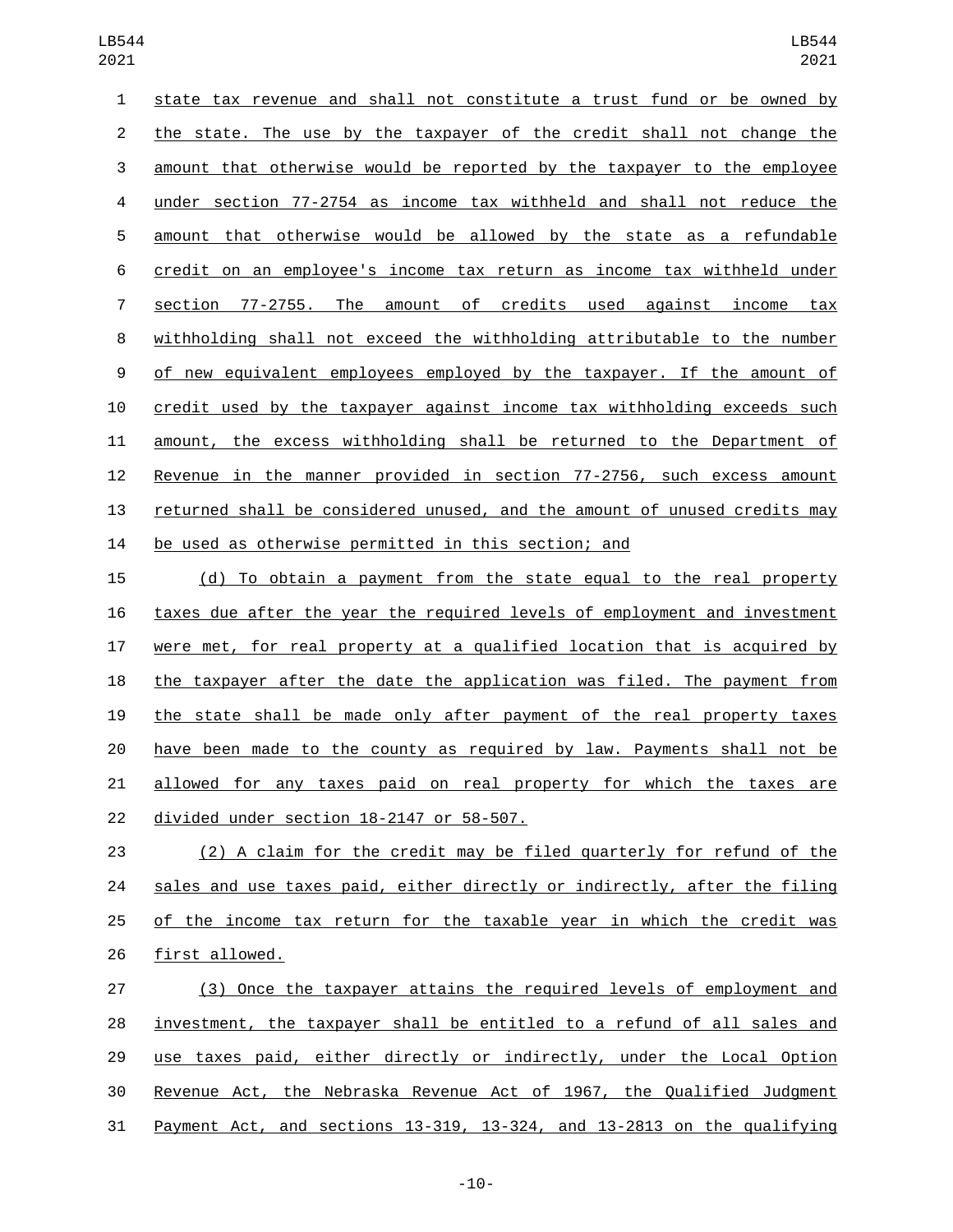| investment. |
|-------------|
|             |

| $\overline{2}$ | (4) For purposes of subsections (2) and (3) of this section, the                |
|----------------|---------------------------------------------------------------------------------|
| 3              | taxpayer shall be deemed to have paid indirectly any sales or use taxes         |
| 4              | paid by a contractor with a purchasing agent agreement on building              |
| 5              | materials annexed to an improvement to real estate built for the                |
| 6              | taxpayer. The contractor shall certify to the taxpayer the amount of the        |
| 7              | sales and use taxes paid on the building materials, or the taxpayer, with       |
| 8              | Director of Economic Development and a<br>permission of the<br>the              |
| 9              | certification from the contractor that sales and use taxes were paid on         |
| 10             | all building materials, may presume that fifty percent of the cost of the       |
| 11             | improvement was for building materials annexed to real estate on which          |
| 12             | the tax was paid.                                                               |
| 13             | Credits distributed to a partner, limited liability company<br>(5)              |
| 14             | member, shareholder, or beneficiary under section 25 of this act may be         |
| 15             | tax liability of the<br>against<br>the<br>used<br>income<br>partner,<br>member, |
| 16             | shareholder, or beneficiary receiving the credits.                              |
| 17             | (1) If the taxpayer fails to maintain employment<br>Sec. 23.<br>and             |

 investment levels at or above the levels required in the agreement for the entire performance period, any refunds or reduction in tax allowed under the Urban Redevelopment Act shall be partially recaptured from the taxpayer. The amount of the recapture for each incentive shall be a percentage equal to the number of years the taxpayer did not maintain the required levels of investment or employment divided by the number of 24 years of the performance period, with such percentage then multiplied by 25 the refunds or reductions in tax allowed.

 (2) Any refund or reduction in tax due, to the extent required to be recaptured, shall be deemed to be an underpayment of the tax and shall be immediately due and payable. When tax incentives were received in more than one year, the incentives received in the most recent year shall be recovered first and then the incentives received in earlier years up to 31 the extent of the required recapture.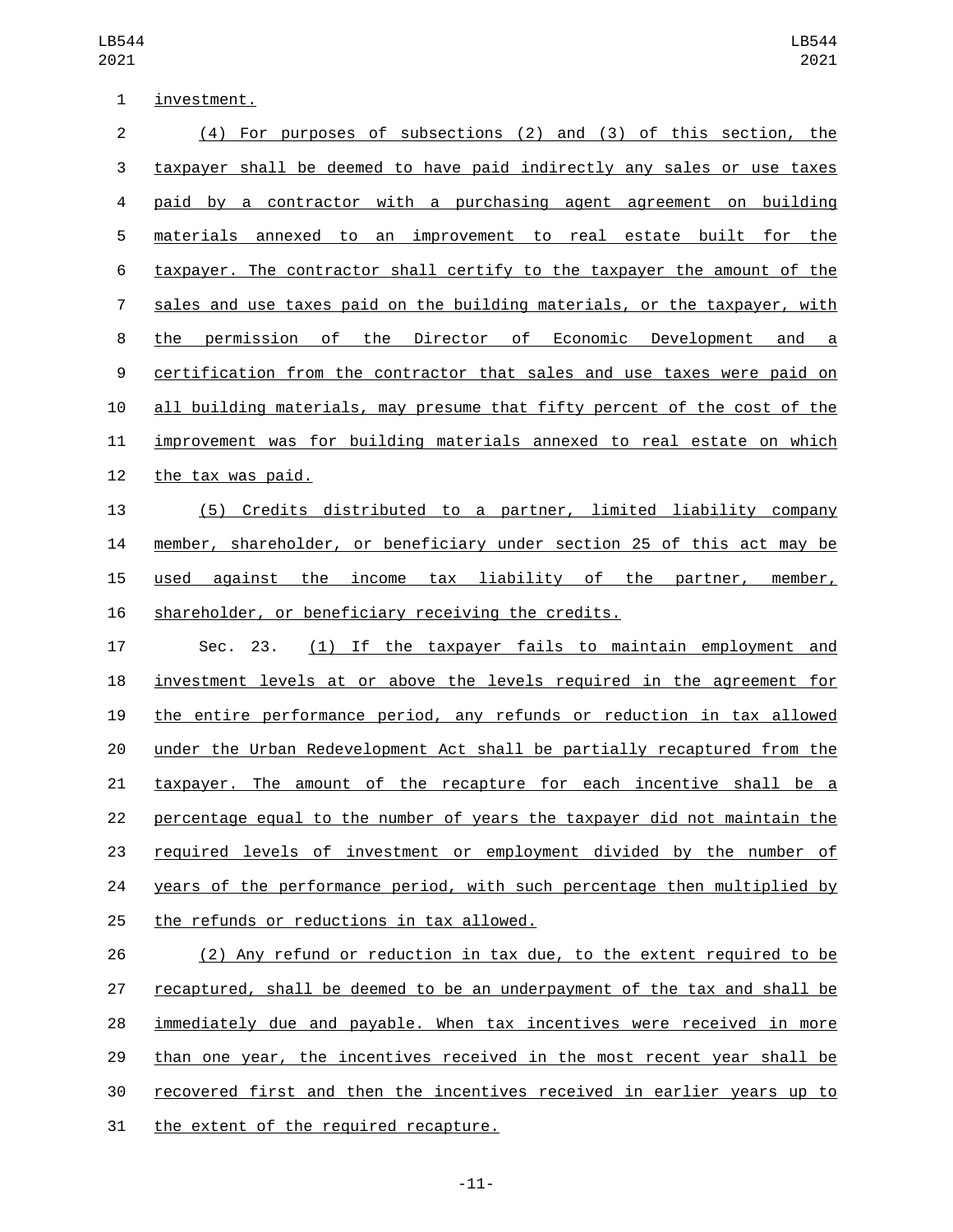(3) Notwithstanding any other limitations contained in the laws of this state, collection of any taxes deemed to be underpayments by this section shall be allowed for a period of three years after the end of the performance period or three calendar years after the incentive was 5 allowed, whichever is later.

 (4) The recapture required by this section shall not occur if the failure to maintain the required levels of employment or investment was 8 caused by an act of God or a national emergency.

 Sec. 24. (1) The Director of Economic Development shall not approve or grant to any person any tax incentive under the Urban Redevelopment Act unless the taxpayer provides evidence satisfactory to the director that the taxpayer electronically verified the work eligibility status of 13 all newly hired employees employed in Nebraska.

 (2) For purposes of calculating any tax incentive available under the act, the director shall exclude hours worked and compensation paid to an employee that is not eligible to work in Nebraska as verified under 17 subsection (1) of this section.

 Sec. 25. The incentives allowed under the Urban Redevelopment Act shall not be transferable except in the following situations:

 (1) Any credit allowable to a partnership, a limited liability company, a subchapter S corporation, a cooperative, including a 22 cooperative exempt under section 521 of the Internal Revenue Code of 1986, as amended, a limited cooperative association, or an estate or trust may be distributed to the partners, limited liability company members, shareholders, patrons, limited cooperative association members, or beneficiaries. Any credit distributed shall be distributed in the same manner as income is distributed. A credit distributed shall be considered a credit used and the partnership, limited liability company, subchapter S corporation, cooperative, limited cooperative association, estate, or trust shall be liable for any repayment under section 23 of this act;

(2) The incentives previously allowed and the future allowance of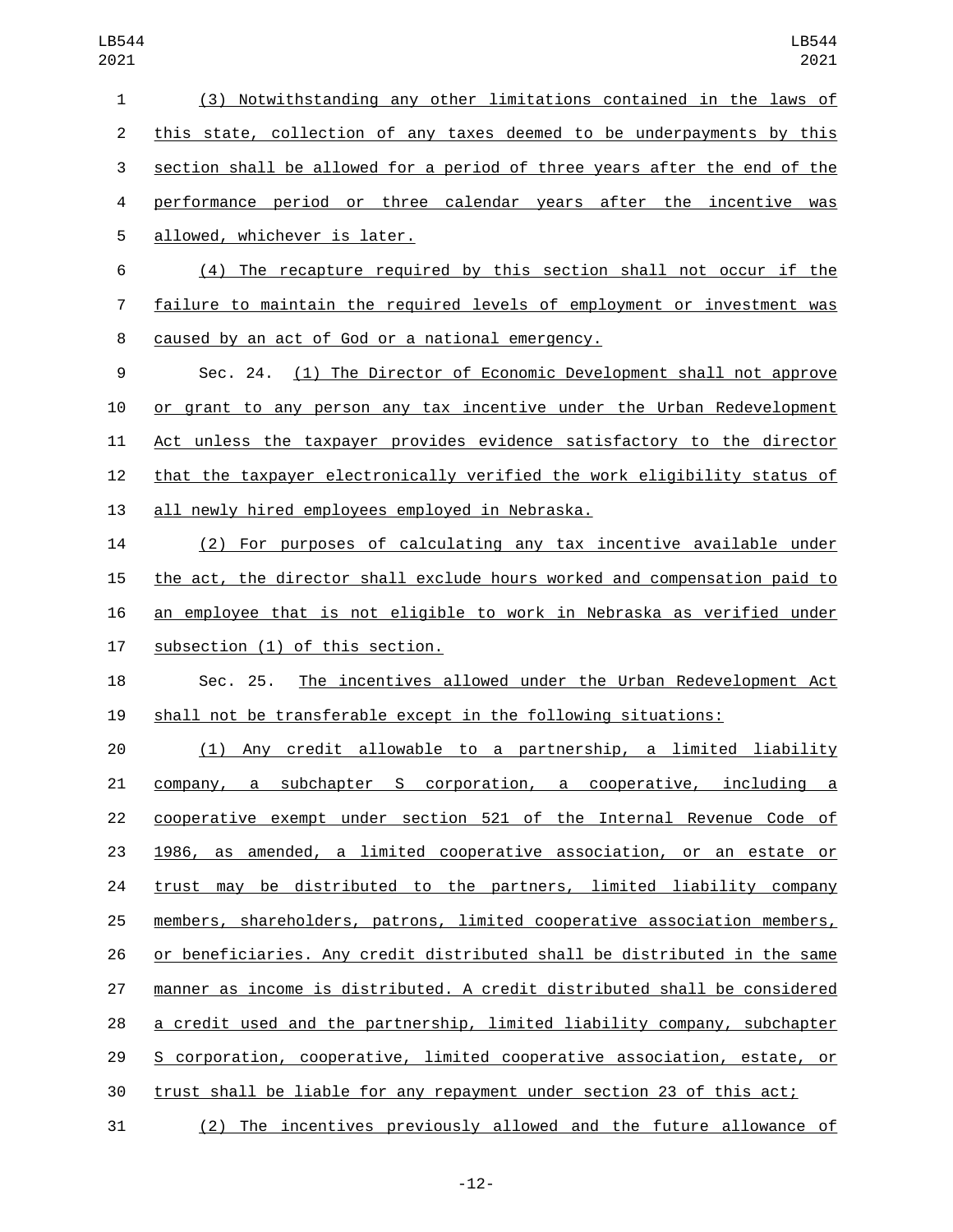incentives may be transferred when a project covered by an agreement is transferred by sale or lease to another taxpayer or in an acquisition of assets qualifying under section 381 of the Internal Revenue Code of 1986, as amended. The acquiring taxpayer, as of the date of notification of the Director of Economic Development of the completed transfer, shall be entitled to any unused credits and to any future incentives allowable under the act. The acquiring taxpayer shall be liable for any repayment that becomes due after the date of the transfer with respect to any benefits received either before or after the transfer; and

 (3) If a taxpayer allowed a credit under section 20 of this act dies and there is credit remaining after the filing of the final return for the taxpayer, the personal representative shall determine the distribution of the credit with the initial fiduciary return filed for the estate. The determination of the distribution of the credit may be changed only after obtaining the permission of the director.

 Sec. 26. Interest shall not be allowable on any refunds paid because of benefits earned under the Urban Redevelopment Act.

 Sec. 27. (1) The taxpayer may request the Tax Commissioner to review and certify the taxpayer's base year employment levels. Upon a request for such review, the Tax Commissioner shall be given access to the employment and business records of the taxpayer and must complete the 22 review within ninety days after the request. If the Tax Commissioner requests, by mail or by electronic means, additional information or clarification from the taxpayer in order to make his or her determination, the ninety-day period shall be tolled from the time the Tax Commissioner makes the request to the time he or she receives the requested information or clarification from the taxpayer. The taxpayer and the Tax Commissioner may also agree to extend the ninety-day period. If the Tax Commissioner fails to make his or her determination within the prescribed ninety-day period, the certification is deemed approved.

(2) Upon review, the Tax Commissioner may approve or amend the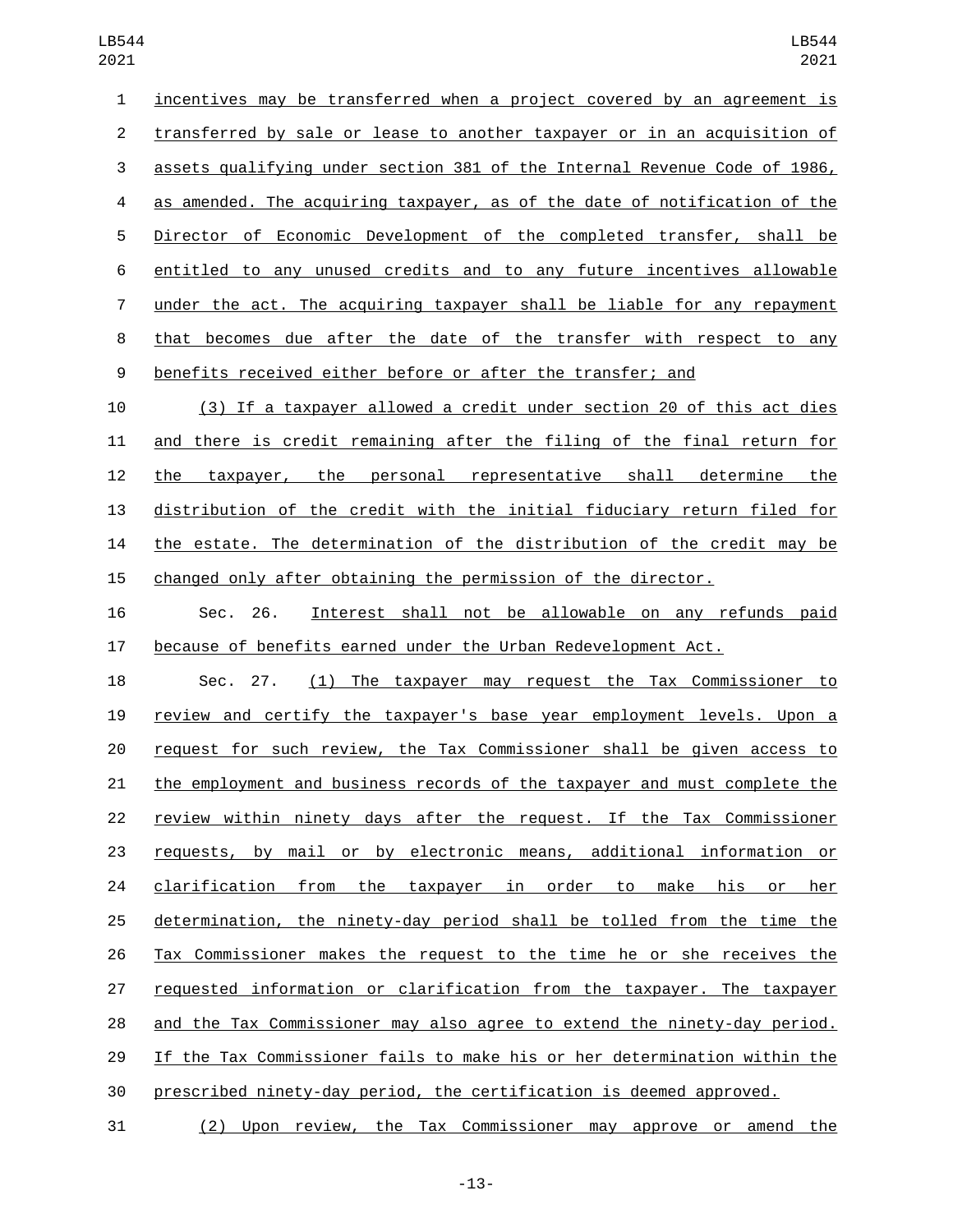| 1              | taxpayer's base year employment levels based upon the employment and        |
|----------------|-----------------------------------------------------------------------------|
| $\overline{2}$ | business records provided by the taxpayer. Once the Tax Commissioner        |
| 3              | certifies the employment levels, the certification is binding on the        |
| 4              | Department of Revenue when the taxpayer claims benefits on a return to      |
| 5              | the extent the information provided by the taxpayer was accurate and to     |
| 6              | the extent such information is not affected by any of the situations        |
| 7              | described in section 21 of this act.                                        |
| 8              | (3) If the taxpayer does not request review and certification of            |
| 9              | employment levels under this section, such levels are subject to later      |
| 10             | audit by the Department of Revenue.                                         |
| 11             | <u>(1) On or before July 15, 2024, and on or before July 15</u><br>Sec. 28. |
| 12             | of each year thereafter, the Director of Economic Development shall         |
| 13             | prepare a report that includes:                                             |
| 14             | (a) The total amount of investment at qualified locations in the            |
| 15             | previous calendar year by taxpayers who are receiving incentives pursuant   |
| 16             | to the Urban Redevelopment Act;                                             |
| 17             | (b) The total number of equivalent employees added in the previous          |
| 18             | calendar year by taxpayers who are receiving incentives pursuant to the     |
| 19             | act; and                                                                    |
| 20             | (c) The total amount of credits claimed and refunds approved in the         |
| 21             | previous calendar year under the act.                                       |
| 22             | (2) The report shall also provide information on project-specific           |
| 23             | total incentives used every two years for each approved project,            |
| 24             | including (a) the identity of the taxpayer, (b) the qualified location of   |
| 25             | the project, and (c) the total credits used and refunds approved during     |
| 26             | the immediately preceding two years expressed as a single, aggregated       |
| 27             | total. The incentive information required to be reported under this         |
| 28             | subsection shall not be reported for the first year the taxpayer attains    |
| 29             | the required employment and investment thresholds. The information on       |
| 30             | first-year incentives used shall be combined with and reported as part of   |
| 31             | the second year. Thereafter, the information on incentives used for         |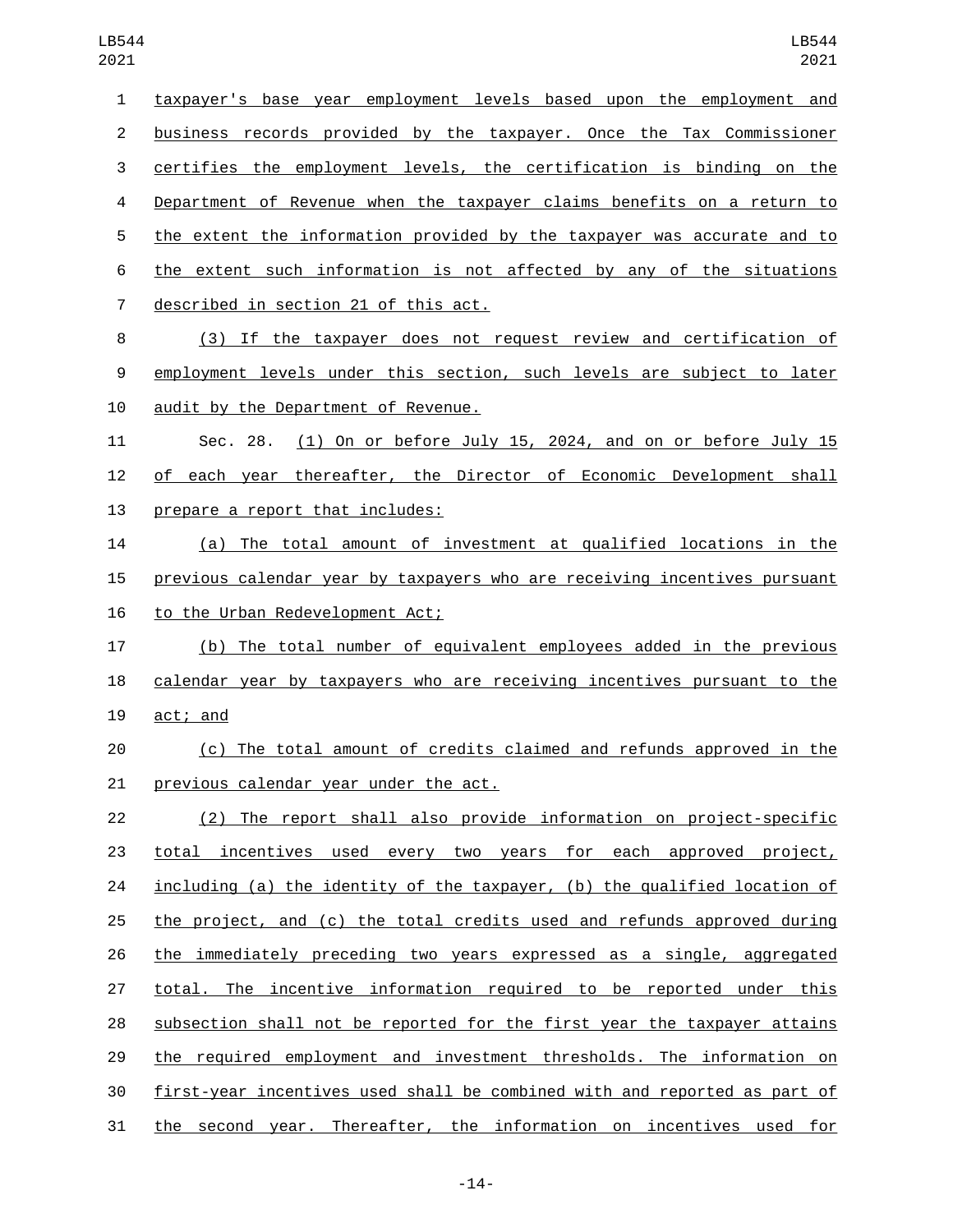succeeding years shall be reported for each project every two years and shall include information on two years of credits used and refunds approved. The incentives used shall include incentives that have been approved by the Director of Economic Development, but not necessarily 5 received, during the previous two calendar years.

 (3) On or before September 1, 2024, and on or before September 1 of each year thereafter, the Department of Economic Development shall present the report electronically to the Appropriations Committee of the Legislature. Any supplemental information requested by three or more committee members shall be presented within thirty days after the 11 request.

 (4) No information shall be provided in the report that is protected 13 by state or federal confidentiality laws.

 Sec. 29. Section 49-801.01, Revised Statutes Cumulative Supplement, 15 2020, is amended to read:

 49-801.01 Except as provided by Article VIII, section 1B, of the Constitution of Nebraska and in sections 77-1106, 77-1108, 77-1109, 77-1117, 77-1119, 77-2701.01, 77-2714 to 77-27,123, 77-27,191, 77-2902, 77-2906, 77-2908, 77-2909, 77-4103, 77-4104, 77-4108, 77-5509, 77-5515, 77-5527 to 77-5529, 77-5539, 77-5717 to 77-5719, 77-5728, 77-5802, 77-5803, 77-5806, 77-5903, 77-6302, 77-6306, 77-6509, 77-6513, 77-6519, 77-6811, 77-6815, 77-6819, 77-6821, 77-6822, 77-6831, 77-6834, and 77-6842 and sections 8, 13, 15, 16, and 25 of this act, any reference to the Internal Revenue Code refers to the Internal Revenue Code of 1986 as 25 it exists on April 12, 2018.

 Sec. 30. Section 50-1209, Revised Statutes Cumulative Supplement,  $2020$ , is amended to read:

 50-1209 (1) Tax incentive performance audits shall be conducted by the office pursuant to this section on the following tax incentive 30 programs:

(a) The Beginning Farmer Tax Credit Act;

-15-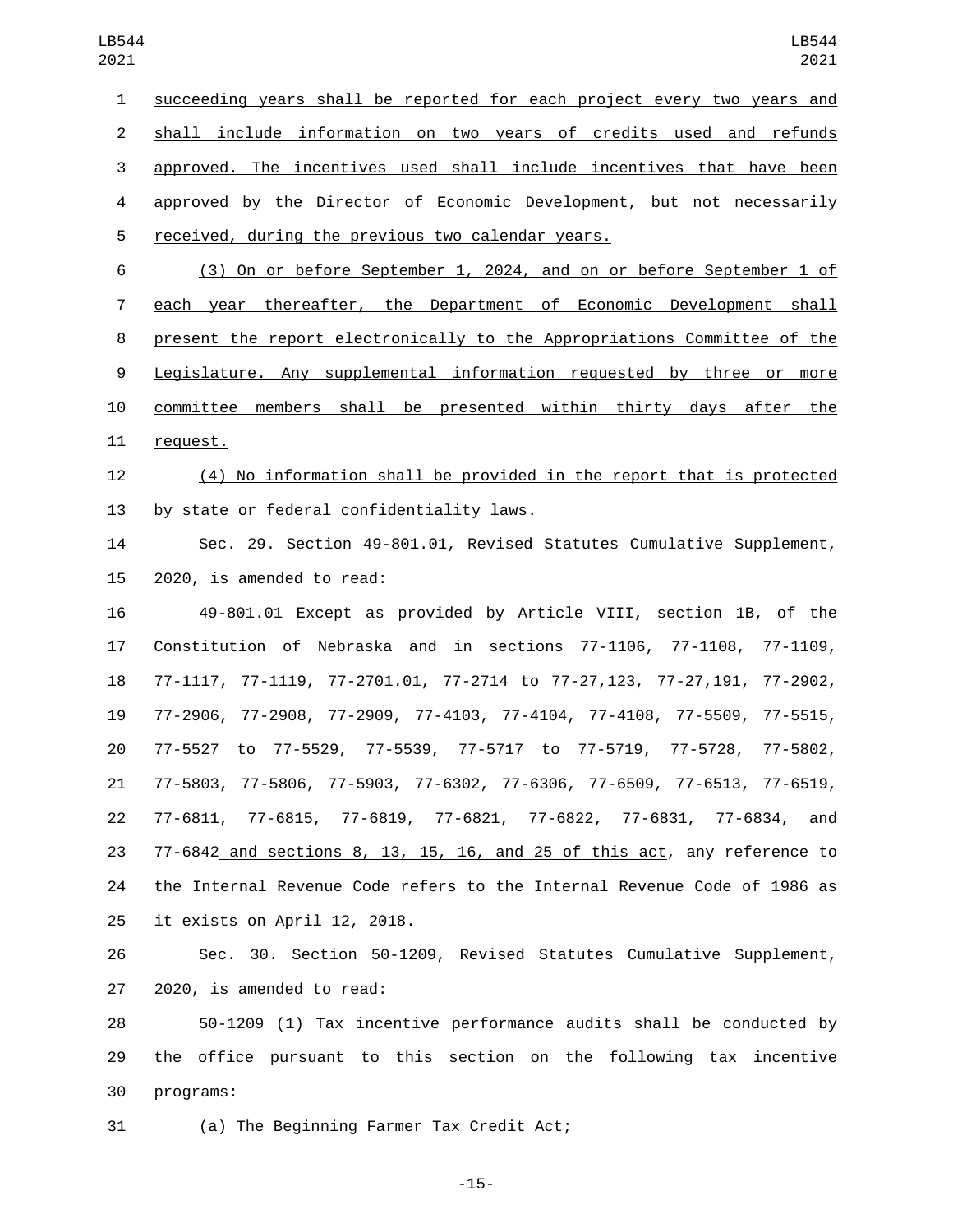1 (b) The ImagiNE Nebraska Act;

2 (c) The Nebraska Advantage Act;

(d) The Nebraska Advantage Microenterprise Tax Credit Act;

(e) The Nebraska Advantage Research and Development Act;

(f) The Nebraska Advantage Rural Development Act;

(g) The Nebraska Job Creation and Mainstreet Revitalization Act;

7 (h) The New Markets Job Growth Investment Act; and

8 (i) The Urban Redevelopment Act; and

 $(i)$   $(i)$   $(i)$  Any other tax incentive program created by the Legislature for the purpose of recruitment or retention of businesses in Nebraska. In determining whether a future tax incentive program is enacted for the purpose of recruitment or retention of businesses, the office shall consider legislative intent, including legislative statements of purpose and goals, and may also consider whether the tax incentive program is promoted as a business incentive by the Department of Economic 16 Development or other relevant state agency.

 (2) The office shall develop a schedule for conducting tax incentive performance audits and shall update the schedule annually. The schedule shall ensure that each tax incentive program is reviewed at least once 20 every five years.

 (3) Each tax incentive performance audit conducted by the office pursuant to this section shall include the following:

 (a) An analysis of whether the tax incentive program is meeting the 24 following goals:

(i) Strengthening the state's economy overall by:

26 (A) Attracting new business to the state;

(B) Expanding existing businesses;27

 (C) Increasing employment, particularly employment of full-time workers. The analysis shall consider whether the job growth in those businesses receiving tax incentives is at least ten percent above 31 industry averages;

-16-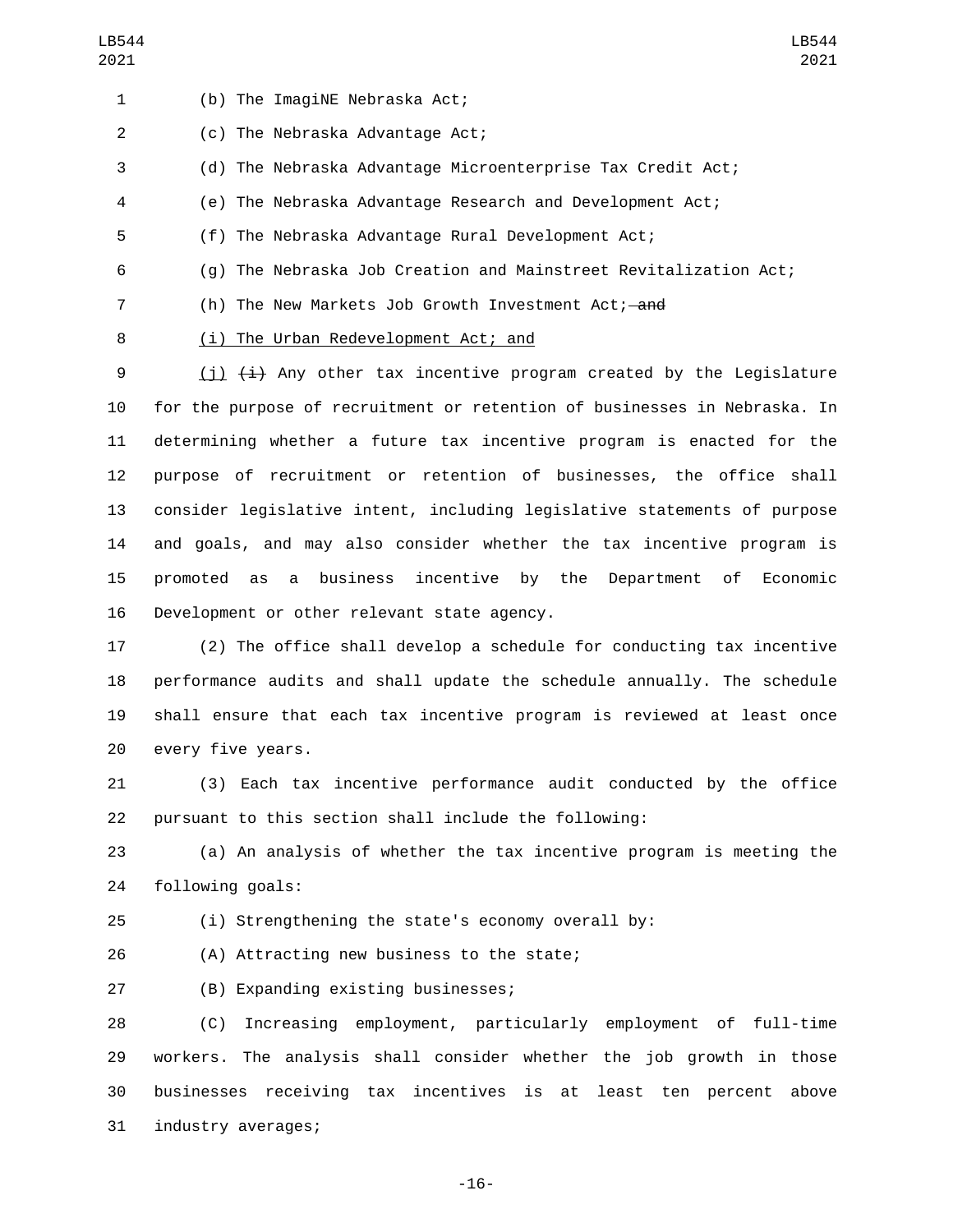(D) Creating high-quality jobs; and1

(E) Increasing business investment;2

 (ii) Revitalizing rural areas and other distressed areas of the state;4

 (iii) Diversifying the state's economy and positioning Nebraska for the future by stimulating entrepreneurial firms, high-tech firms, and 7 renewable energy firms; and

 (iv) Any other program-specific goals found in the statutes for the 9 tax incentive program being evaluated;

 (b) An analysis of the economic and fiscal impacts of the tax incentive program. The analysis may take into account the following considerations in addition to other relevant factors:

 (i) The costs per full-time worker. When practical and applicable, such costs shall be considered in at least the following two ways:

 (A) By an estimation including the minimum investment required to 16 qualify for benefits; and

(B) By an estimation including all investment;

 (ii) The extent to which the tax incentive changes business 19 behavior;

 (iii) The results of the tax incentive for the economy of Nebraska as a whole. This consideration includes both direct and indirect impacts generally and any effects on other Nebraska businesses; and

 (iv) A comparison to the results of other economic development strategies with similar goals, other policies, or other incentives;

 (c) An assessment of whether adequate protections are in place to ensure the fiscal impact of the tax incentive does not increase substantially beyond the state's expectations in future years;

 (d) An assessment of the fiscal impact of the tax incentive on the 29 budgets of local governments, if applicable; and

 (e) Recommendations for any changes to statutes or rules and regulations that would allow the tax incentive program to be more easily

-17-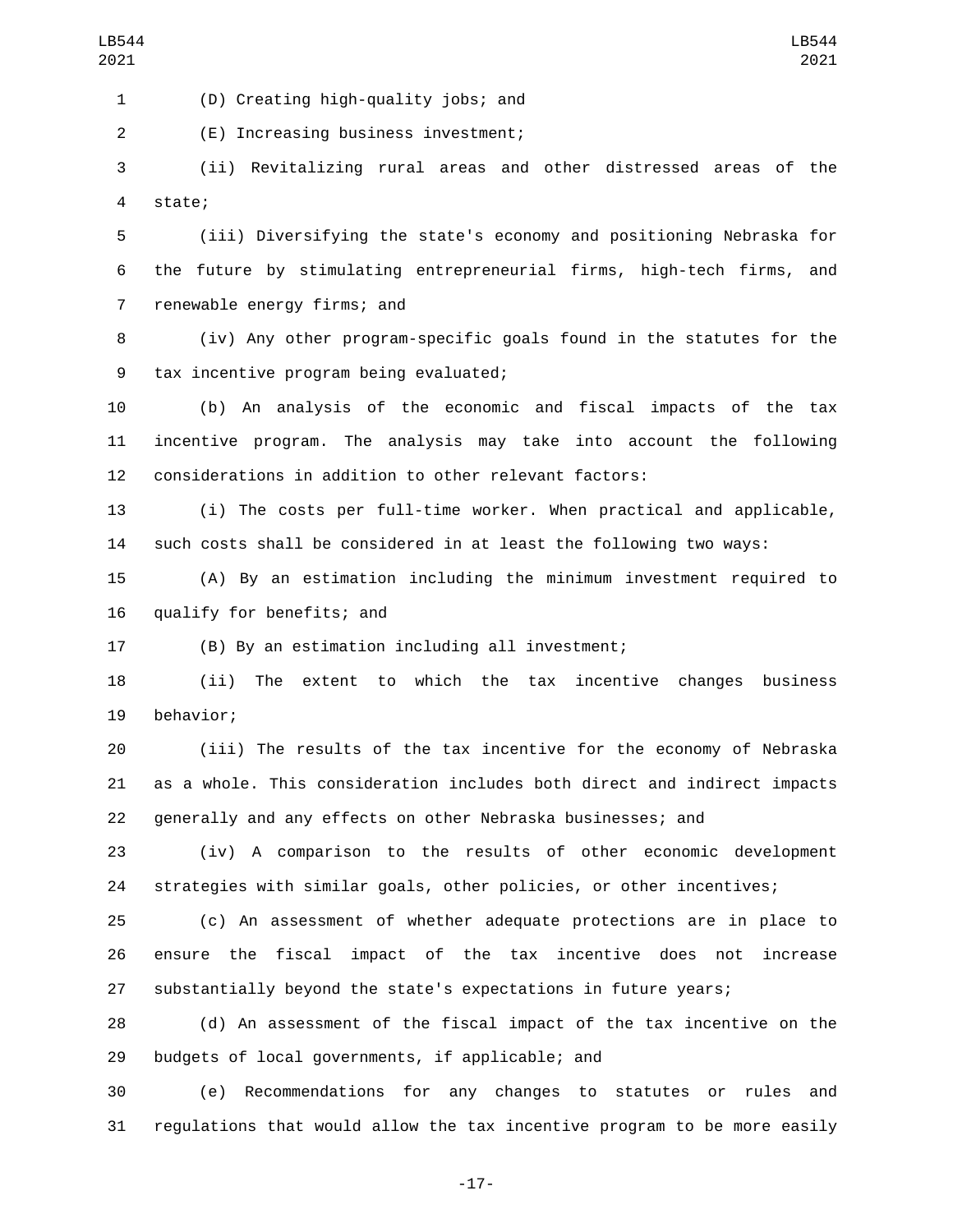evaluated in the future, including changes to data collection, reporting, sharing of information, and clarification of goals.

(4) For purposes of this section:3

 (a) Distressed area means an area of substantial unemployment as determined by the Department of Labor pursuant to the Nebraska Workforce 6 Innovation and Opportunity Act;

 (b) Full-time worker means an individual (i) who usually works thirty-five hours per week or more, (ii) whose employment is reported to the Department of Labor on two consecutive quarterly wage reports, and (iii) who earns wages equal to or exceeding the state minimum wage;

11 (c) High-quality job means a job that:

(i) Averages at least thirty-five hours of employment per week;

 (ii) Is reported to the Department of Labor on two consecutive 14 quarterly wage reports; and

 (iii) Earns wages that are at least ten percent higher than the statewide industry sector average and that equal or exceed:

 (A) One hundred ten percent of the Nebraska average weekly wage if the job is in a county with a population of less than one hundred 19 thousand inhabitants; or

 (B) One hundred twenty percent of the Nebraska average weekly wage if the job is in a county with a population of one hundred thousand 22 inhabitants or more;

 (d) High-tech firm means a person or unitary group that has a location with any of the following four-digit code designations under the North American Industry Classification System as assigned by the Department of Labor: 2111, 3254, 3341, 3342, 3344, 3345, 3364, 5112, 5173, 5179, 5182, 5191, 5413, 5415, or 5417;27

 (e) Nebraska average weekly wage means the most recent average weekly wage paid by all employers in all counties in Nebraska as reported by the Department of Labor by October 1 of each year;

(f) New business means a person or unitary group participating in a

-18-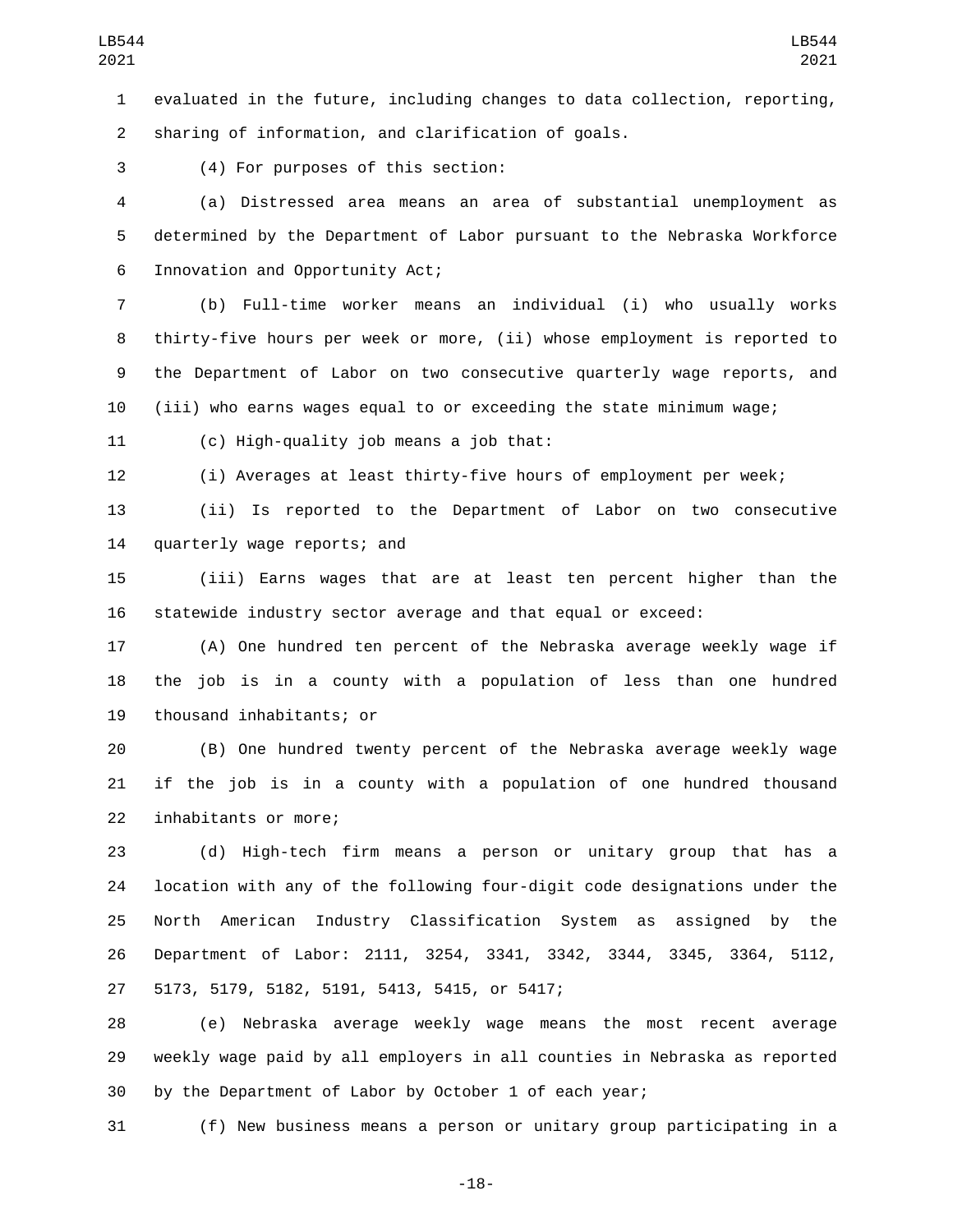tax incentive program that did not pay income taxes or wages in the state more than two years prior to submitting an application under the tax incentive program. For any tax incentive program without an application process, new business means a person or unitary group participating in the program that did not pay income taxes or wages in the state more than two years prior to the first day of the first tax year for which a tax 7 benefit was earned;

 (g) Renewable energy firm means a person or unitary group that has a location with any of the following six-digit code designations under the North American Industry Classification System as assigned by the Department of Labor: 111110, 111120, 111130, 111140, 111150, 111160, 111191, 111199, 111211, 111219, 111310, 111320, 111331, 111332, 111333, 111334, 111335, 111336, 111339, 111411, 111419, 111930, 111991, 113310, 221111, 221114, 221115, 221116, 221117, 221118, 221330, 237130, 237210, 237990, 325193, 325199, 331512, 331513, 331523, 331524, 331529, 332111, 332112, 333414, 333415, 333511, 333611, 333612, 333613, 334519, 485510, 541330, 541360, 541370, 541620, 541690, 541713, 541714, 541715, 561730, 18 or 562213;

 (h) Rural area means any village or city of the second class in this state or any county in this state with fewer than twenty-five thousand 21 residents; and

(i) Unitary group has the same meaning as in section 77-2734.04.

 Sec. 31. Section 77-2711, Revised Statutes Cumulative Supplement, 24 2020, is amended to read:

 77-2711 (1)(a) The Tax Commissioner shall enforce sections 77-2701.04 to 77-2713 and may prescribe, adopt, and enforce rules and regulations relating to the administration and enforcement of such 28 sections.

 (b) The Tax Commissioner may prescribe the extent to which any ruling or regulation shall be applied without retroactive effect.

(2) The Tax Commissioner may employ accountants, auditors,

-19-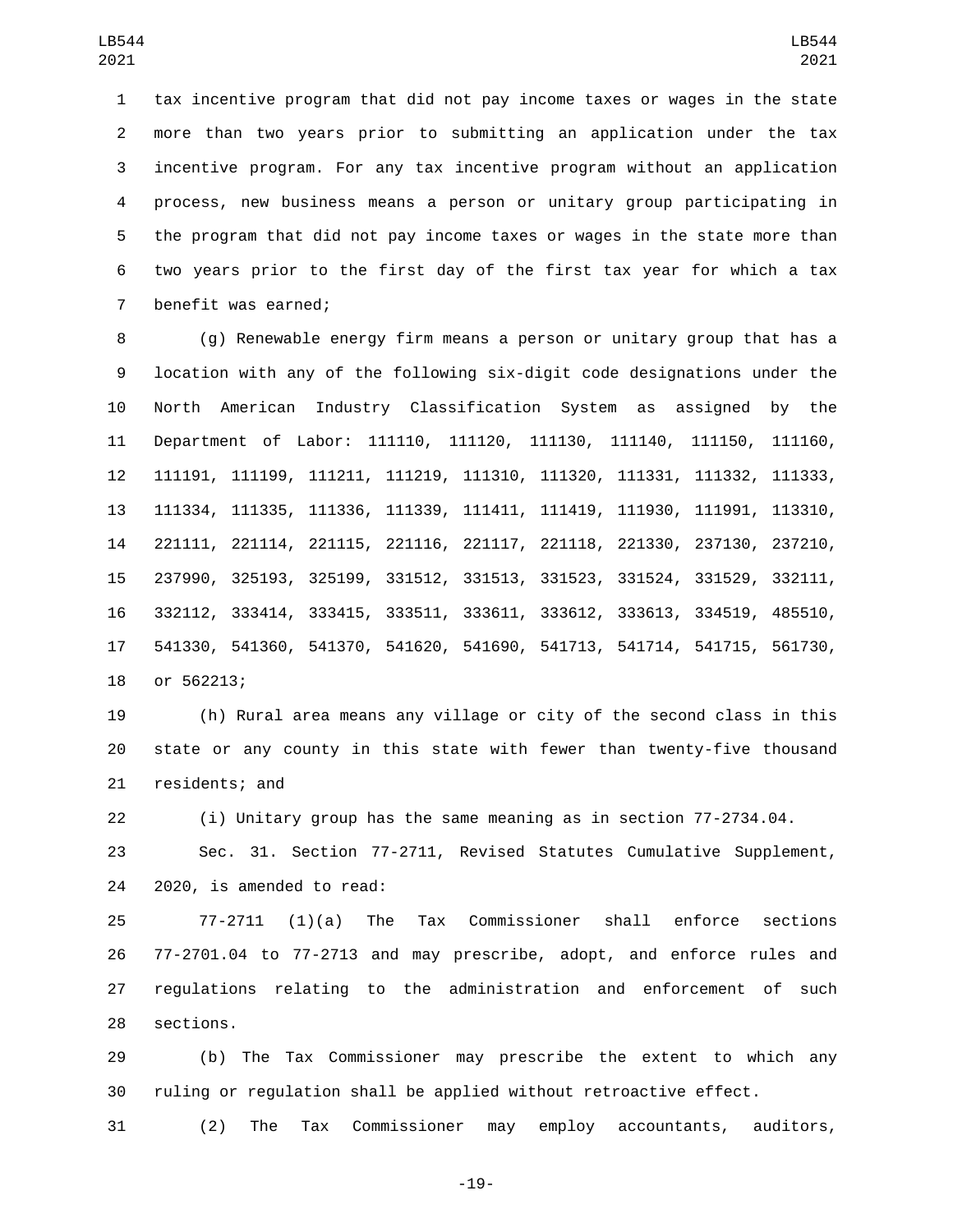investigators, assistants, and clerks necessary for the efficient administration of the Nebraska Revenue Act of 1967 and may delegate authority to his or her representatives to conduct hearings, prescribe regulations, or perform any other duties imposed by such act.

 (3)(a) Every seller, every retailer, and every person storing, using, or otherwise consuming in this state property purchased from a retailer shall keep such records, receipts, invoices, and other pertinent papers in such form as the Tax Commissioner may reasonably require.

 (b) Every such seller, retailer, or person shall keep such records for not less than three years from the making of such records unless the Tax Commissioner in writing sooner authorized their destruction.

 (4) The Tax Commissioner or any person authorized in writing by him or her may examine the books, papers, records, and equipment of any person selling property and any person liable for the use tax and may investigate the character of the business of the person in order to verify the accuracy of any return made or, if no return is made by the person, to ascertain and determine the amount required to be paid. In the examination of any person selling property or of any person liable for the use tax, an inquiry shall be made as to the accuracy of the reporting of city and county sales and use taxes for which the person is liable under the Local Option Revenue Act or sections 13-319, 13-324, 13-2813, and 77-6403 and the accuracy of the allocation made between the various counties, cities, villages, and municipal counties of the tax due. The Tax Commissioner may make or cause to be made copies of resale or exemption certificates and may pay a reasonable amount to the person having custody of the records for providing such copies.

 (5) The taxpayer shall have the right to keep or store his or her records at a point outside this state and shall make his or her records 29 available to the Tax Commissioner at all times.

 (6) In administration of the use tax, the Tax Commissioner may require the filing of reports by any person or class of persons having in

-20-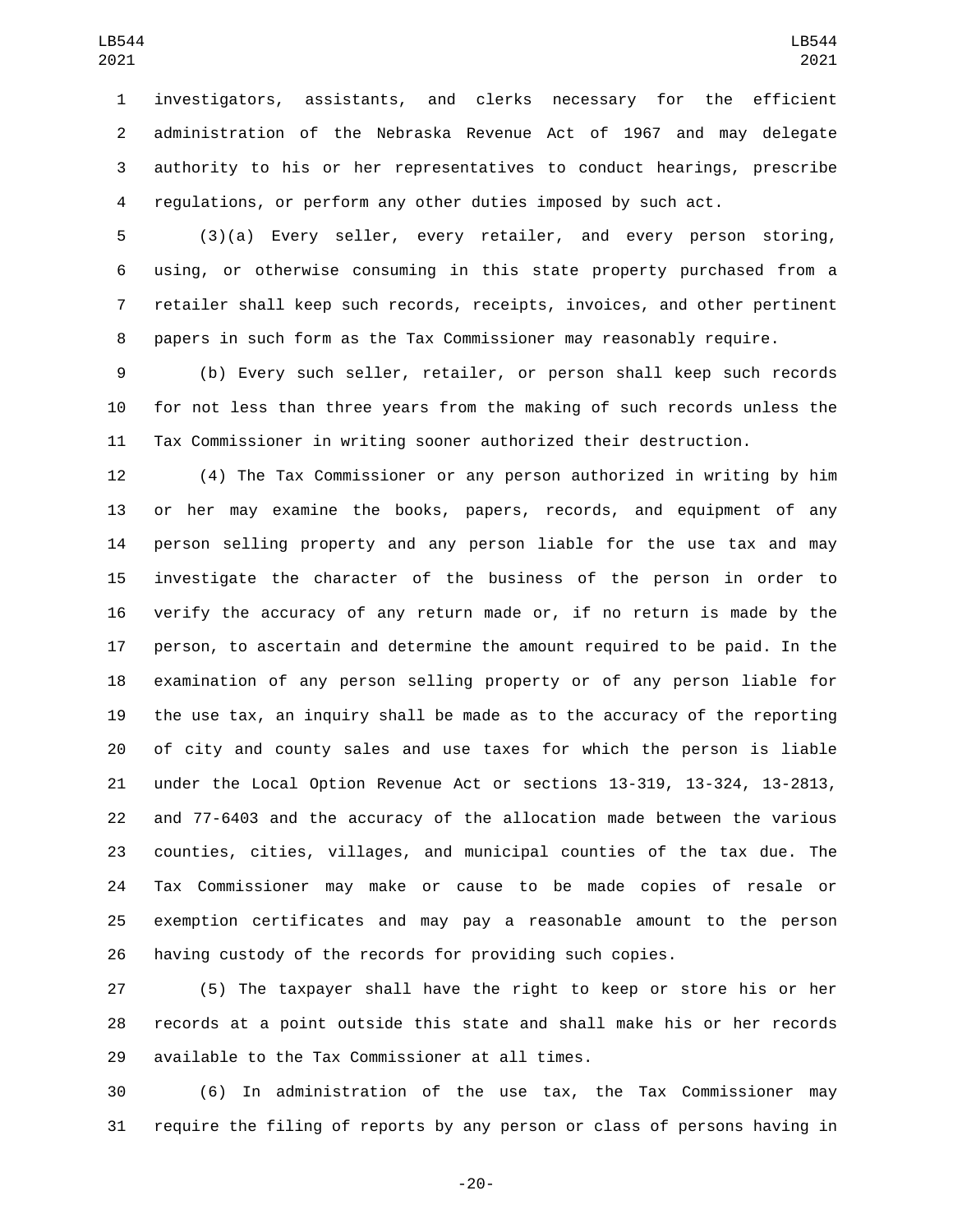his, her, or their possession or custody information relating to sales of property, the storage, use, or other consumption of which is subject to the tax. The report shall be filed when the Tax Commissioner requires and shall set forth the names and addresses of purchasers of the property, the sales price of the property, the date of sale, and such other information as the Tax Commissioner may require.6

 (7) It shall be a Class I misdemeanor for the Tax Commissioner or any official or employee of the Tax Commissioner, the State Treasurer, or the Department of Administrative Services to make known in any manner whatever the business affairs, operations, or information obtained by an investigation of records and activities of any retailer or any other person visited or examined in the discharge of official duty or the amount or source of income, profits, losses, expenditures, or any particular thereof, set forth or disclosed in any return, or to permit any return or copy thereof, or any book containing any abstract or particulars thereof to be seen or examined by any person not connected with the Tax Commissioner. Nothing in this section shall be construed to prohibit (a) the delivery to a taxpayer, his or her duly authorized representative, or his or her successors, receivers, trustees, executors, administrators, assignees, or guarantors, if directly interested, of a certified copy of any return or report in connection with his or her tax, (b) the publication of statistics so classified as to prevent the identification of particular reports or returns and the items thereof, (c) the inspection by the Attorney General, other legal representative of the state, or county attorney of the reports or returns of any taxpayer when either (i) information on the reports or returns is considered by the Attorney General to be relevant to any action or proceeding instituted by the taxpayer or against whom an action or proceeding is being considered or has been commenced by any state agency or the county or (ii) the taxpayer has instituted an action to review the tax based thereon or an action or proceeding against the taxpayer for collection of

-21-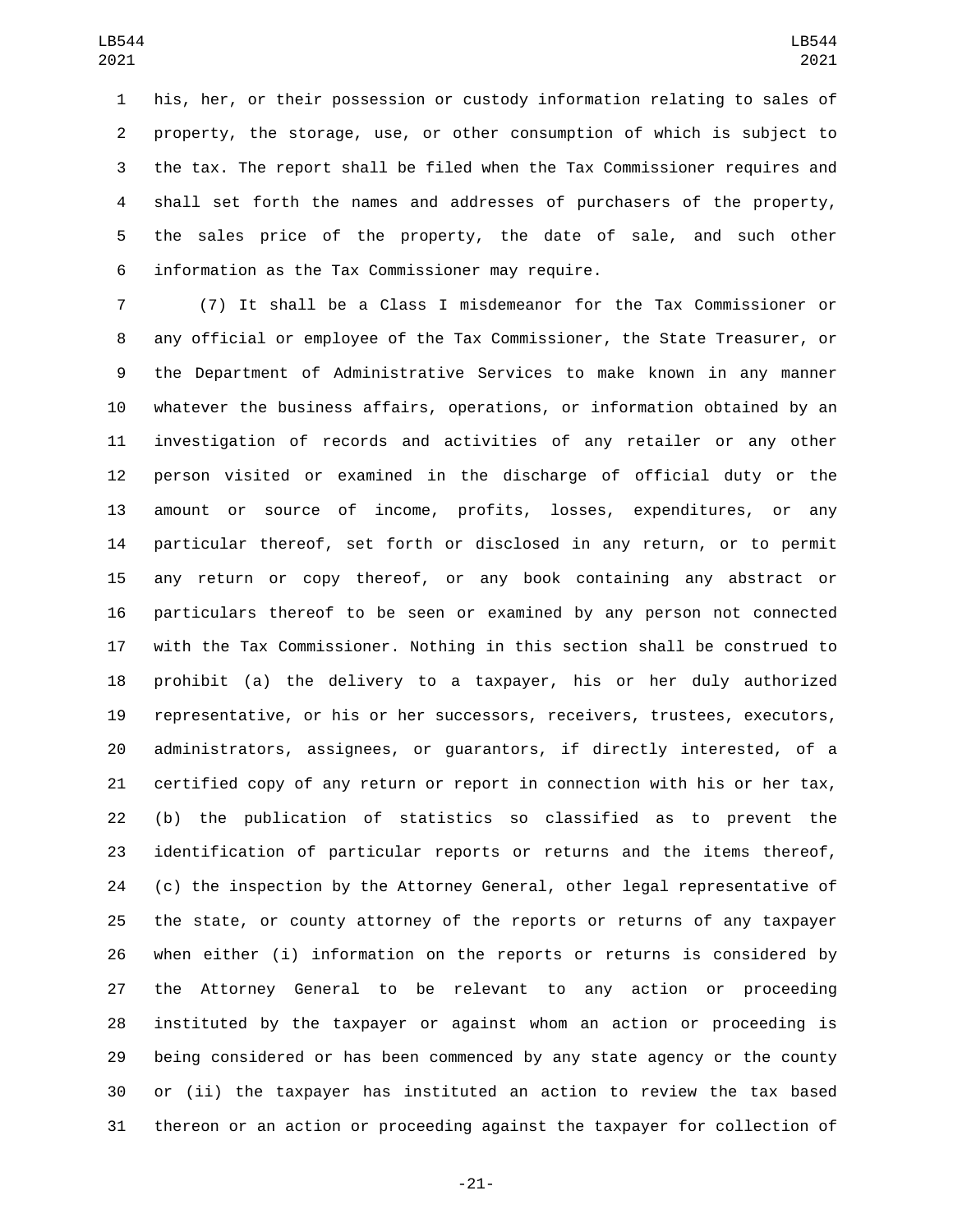tax or failure to comply with the Nebraska Revenue Act of 1967 is being considered or has been commenced, (d) the furnishing of any information to the United States Government or to states allowing similar privileges to the Tax Commissioner, (e) the disclosure of information and records to a collection agency contracting with the Tax Commissioner pursuant to sections 77-377.01 to 77-377.04, (f) the disclosure to another party to a transaction of information and records concerning the transaction between the taxpayer and the other party, (g) the disclosure of information pursuant to section 77-27,195, 77-5731, 77-6837, or 77-6839 or section 28 of this act, or (h) the disclosure of information to the Department of Labor necessary for the administration of the Employment Security Law, the Contractor Registration Act, or the Employee Classification Act.

 (8) Notwithstanding the provisions of subsection (7) of this section, the Tax Commissioner may permit the Postal Inspector of the United States Postal Service or his or her delegates to inspect the reports or returns of any person filed pursuant to the Nebraska Revenue Act of 1967 when information on the reports or returns is relevant to any action or proceeding instituted or being considered by the United States Postal Service against such person for the fraudulent use of the mails to carry and deliver false and fraudulent tax returns to the Tax Commissioner with the intent to defraud the State of Nebraska or to evade 22 the payment of Nebraska state taxes.

 (9) Notwithstanding the provisions of subsection (7) of this section, the Tax Commissioner may permit other tax officials of this state to inspect the tax returns, reports, and applications filed under sections 77-2701.04 to 77-2713, but such inspection shall be permitted only for purposes of enforcing a tax law and only to the extent and under the conditions prescribed by the rules and regulations of the Tax 29 Commissioner.

 (10) Notwithstanding the provisions of subsection (7) of this section, the Tax Commissioner may, upon request, provide the county board

-22-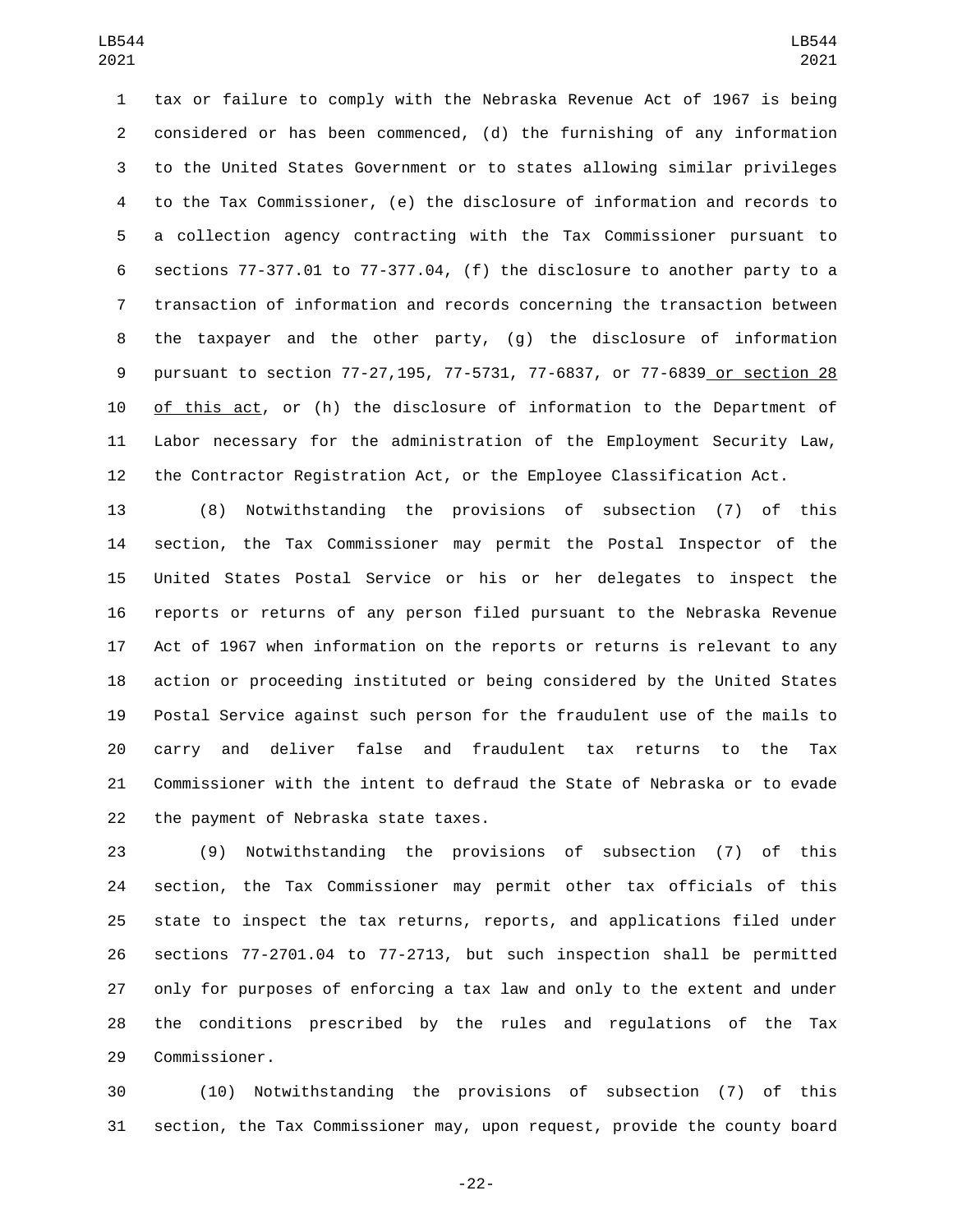of any county which has exercised the authority granted by section 81-3716 with a list of the names and addresses of the hotels located within the county for which lodging sales tax returns have been filed or for which lodging sales taxes have been remitted for the county's County Visitors Promotion Fund under the Nebraska Visitors Development Act.

 The information provided by the Tax Commissioner shall indicate only the names and addresses of the hotels located within the requesting county for which lodging sales tax returns have been filed for a specified period and the fact that lodging sales taxes remitted by or on behalf of the hotel have constituted a portion of the total sum remitted by the state to the county for a specified period under the provisions of the Nebraska Visitors Development Act. No additional information shall be 13 revealed.

 (11)(a) Notwithstanding the provisions of subsection (7) of this section, the Tax Commissioner shall, upon written request by the Auditor of Public Accounts or the office of Legislative Audit, make tax returns and tax return information open to inspection by or disclosure to the Auditor of Public Accounts or employees of the office of Legislative Audit for the purpose of and to the extent necessary in making an audit of the Department of Revenue pursuant to section 50-1205 or 84-304. Confidential tax returns and tax return information shall be audited only upon the premises of the Department of Revenue. All audit workpapers pertaining to the audit of the Department of Revenue shall be stored in a 24 secure place in the Department of Revenue.

 (b) No employee of the Auditor of Public Accounts or the office of Legislative Audit shall disclose to any person, other than another Auditor of Public Accounts or office employee whose official duties require such disclosure, any return or return information described in the Nebraska Revenue Act of 1967 in a form which can be associated with or otherwise identify, directly or indirectly, a particular taxpayer.

(c) Any person who violates the provisions of this subsection shall

-23-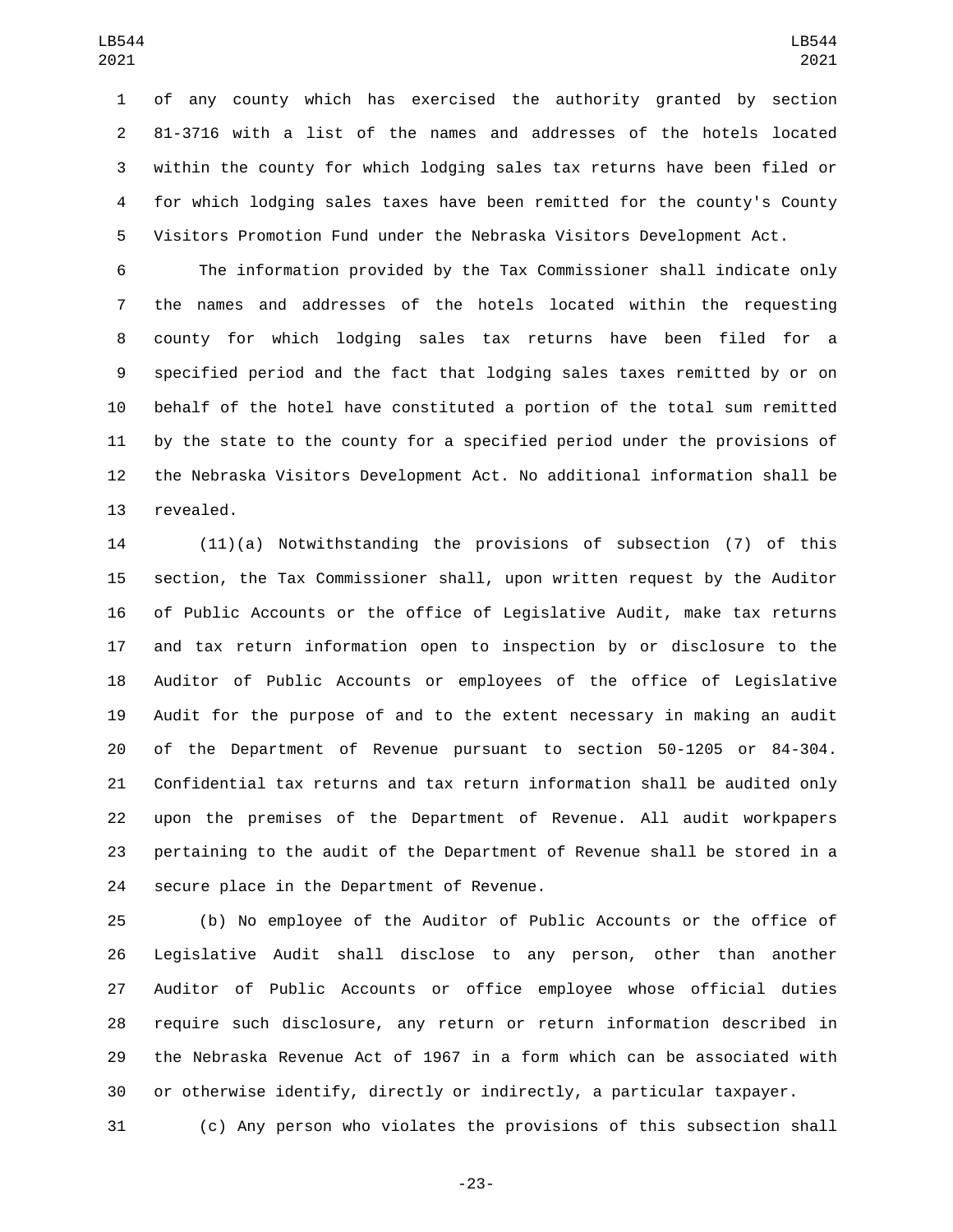be guilty of a Class I misdemeanor. For purposes of this subsection, employee includes a former Auditor of Public Accounts or office of 3 Legislative Audit employee.

 (12) For purposes of this subsection and subsections (11) and (14) 5 of this section:

 (a) Disclosure means the making known to any person in any manner a 7 tax return or return information;

8 (b) Return information means:

 (i) A taxpayer's identification number and (A) the nature, source, or amount of his or her income, payments, receipts, deductions, exemptions, credits, assets, liabilities, net worth, tax liability, tax withheld, deficiencies, overassessments, or tax payments, whether the taxpayer's return was, is being, or will be examined or subject to other investigation or processing or (B) any other data received by, recorded by, prepared by, furnished to, or collected by the Tax Commissioner with respect to a return or the determination of the existence or possible existence of liability or the amount of liability of any person for any tax, penalty, interest, fine, forfeiture, or other imposition or offense; and

 (ii) Any part of any written determination or any background file document relating to such written determination; and

 (c) Tax return or return means any tax or information return or claim for refund required by, provided for, or permitted under sections 77-2701 to 77-2713 which is filed with the Tax Commissioner by, on behalf of, or with respect to any person and any amendment or supplement thereto, including supporting schedules, attachments, or lists which are 27 supplemental to or part of the filed return.

 (13) Notwithstanding the provisions of subsection (7) of this section, the Tax Commissioner shall, upon request, provide any municipality which has adopted the local option sales tax under the Local Option Revenue Act with a list of the names and addresses of the

-24-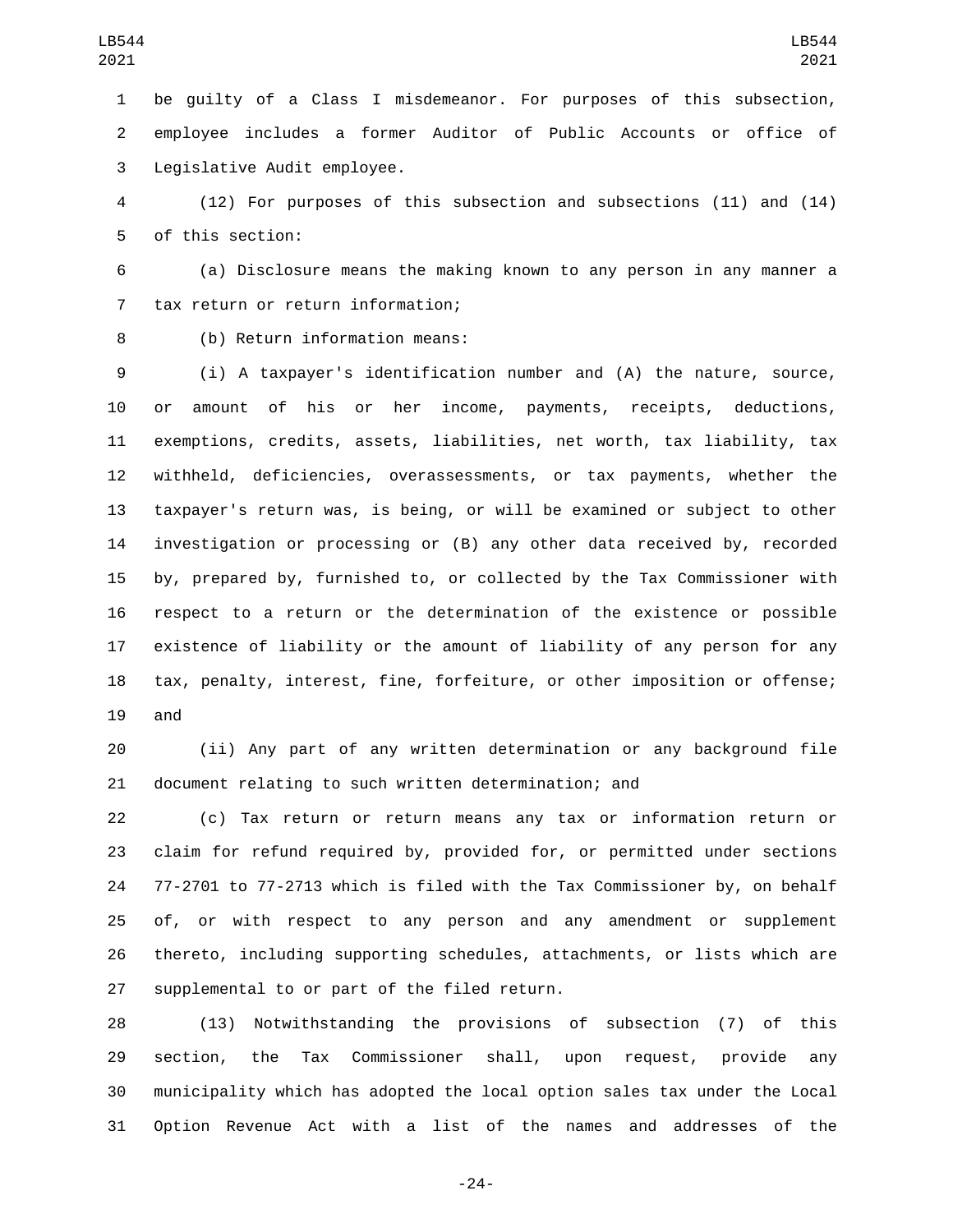retailers which have collected the local option sales tax for the municipality. The request may be made annually and shall be submitted to the Tax Commissioner on or before June 30 of each year. The information provided by the Tax Commissioner shall indicate only the names and addresses of the retailers. The Tax Commissioner may provide additional information to a municipality so long as the information does not include any data detailing the specific revenue, expenses, or operations of any 8 particular business.

 (14)(a) Notwithstanding the provisions of subsection (7) of this section, the Tax Commissioner shall, upon written request, provide an individual certified under subdivision (b) of this subsection representing a municipality which has adopted the local option sales and use tax under the Local Option Revenue Act with confidential sales and use tax returns and sales and use tax return information regarding taxpayers that possess a sales tax permit and the amounts remitted by such permitholders at locations within the boundaries of the requesting municipality or with confidential business use tax returns and business use tax return information regarding taxpayers that file a Nebraska and Local Business Use Tax Return and the amounts remitted by such taxpayers at locations within the boundaries of the requesting municipality. Any written request pursuant to this subsection shall provide the Department of Revenue with no less than ten business days to prepare the sales and use tax returns and sales and use tax return information requested. The individual certified under subdivision (b) of this subsection shall review such returns and return information only upon the premises of the department, except that such limitation shall not apply if the certifying municipality has an agreement in effect under the Nebraska Advantage Transformational Tourism and Redevelopment Act. In such case, the individual certified under subdivision (b) of this subsection may request that copies of such returns and return information be sent to him or her by electronic transmission, secured in a manner as determined by the Tax

-25-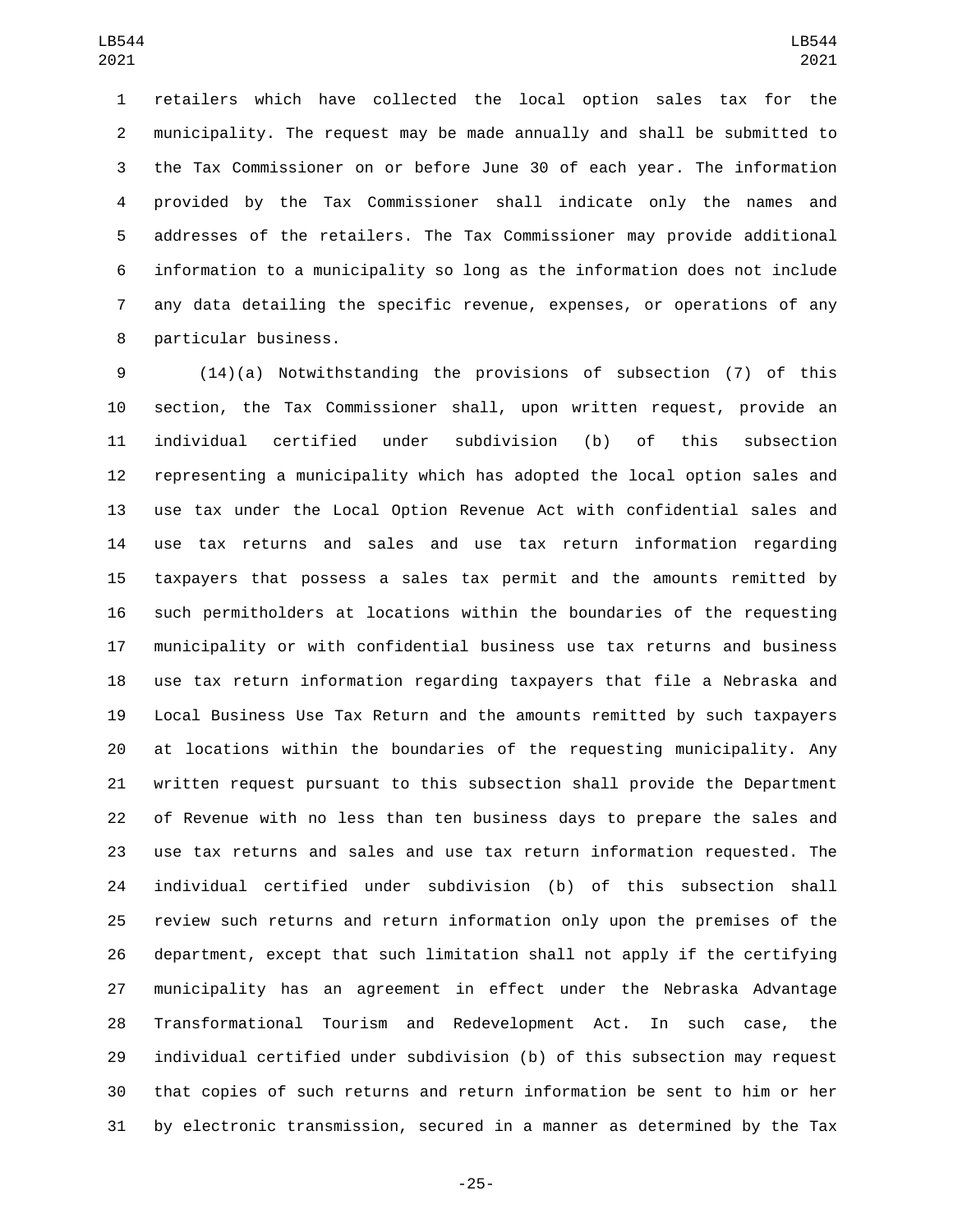1 Commissioner.

 (b) Each municipality that seeks to request information under subdivision (a) of this subsection shall certify to the Department of Revenue one individual who is authorized by such municipality to make such request and review the documents described in subdivision (a) of this subsection. The individual may be a municipal employee or an individual who contracts with the requesting municipality to provide financial, accounting, or other administrative services.

 (c) No individual certified by a municipality pursuant to subdivision (b) of this subsection shall disclose to any person any information obtained pursuant to a review under this subsection. An individual certified by a municipality pursuant to subdivision (b) of this subsection shall remain subject to this subsection after he or she (i) is no longer certified or (ii) is no longer in the employment of or 15 under contract with the certifying municipality.

 (d) Any person who violates the provisions of this subsection shall 17 be quilty of a Class I misdemeanor.

 (e) The Department of Revenue shall not be held liable by any person for an impermissible disclosure by a municipality or any agent or employee thereof of any information obtained pursuant to a review under 21 this subsection.

 (15) In all proceedings under the Nebraska Revenue Act of 1967, the Tax Commissioner may act for and on behalf of the people of the State of Nebraska. The Tax Commissioner in his or her discretion may waive all or part of any penalties provided by the provisions of such act or interest on delinquent taxes specified in section 45-104.02, as such rate may from 27 time to time be adjusted.

 (16)(a) The purpose of this subsection is to set forth the state's policy for the protection of the confidentiality rights of all participants in the system operated pursuant to the streamlined sales and use tax agreement and of the privacy interests of consumers who deal with

-26-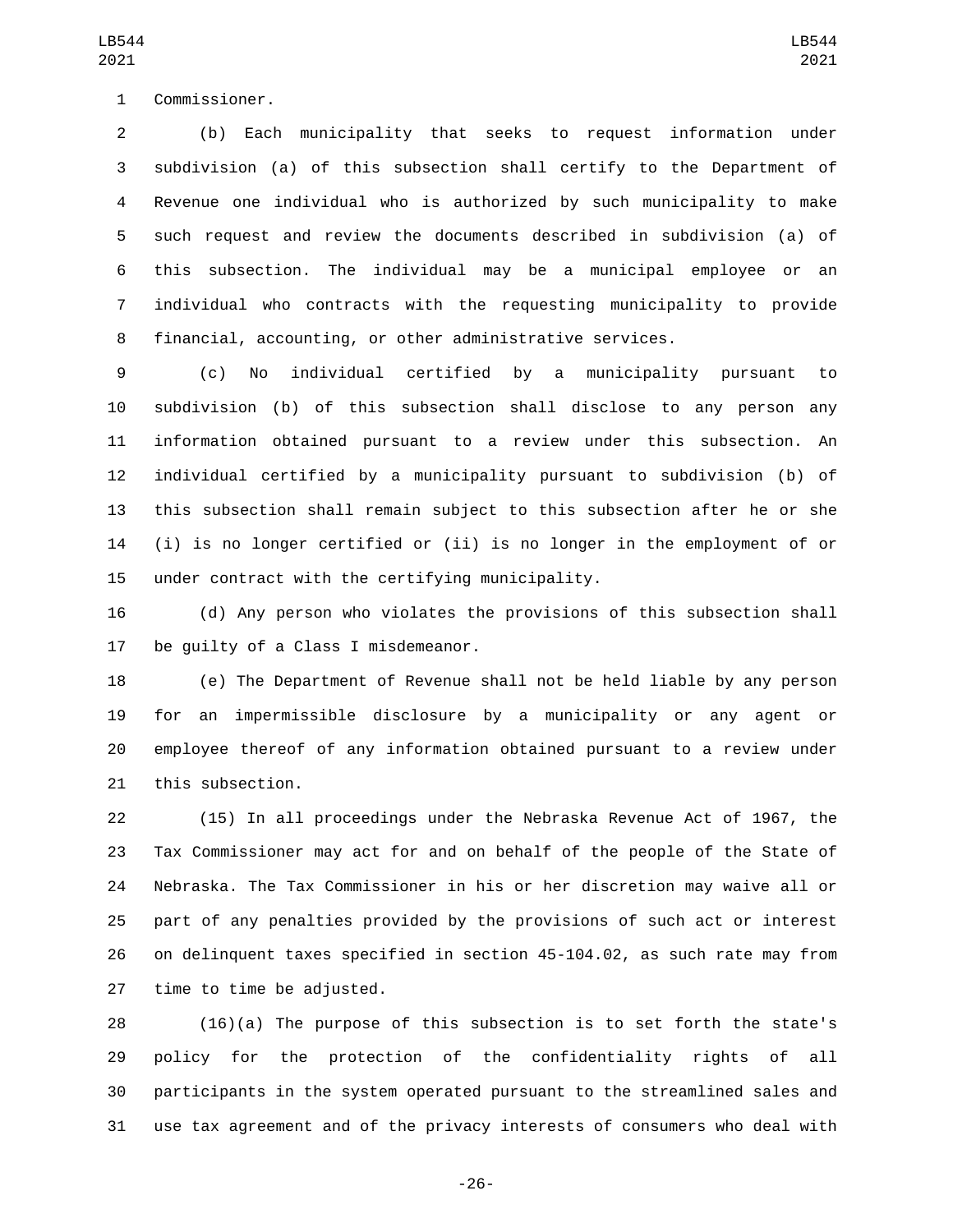1 model 1 sellers.

(b) For purposes of this subsection:2

 (i) Anonymous data means information that does not identify a 4 person;

 (ii) Confidential taxpayer information means all information that is protected under a member state's laws, regulations, and privileges; and

 (iii) Personally identifiable information means information that 8 identifies a person.

 (c) The state agrees that a fundamental precept for model 1 sellers is to preserve the privacy of consumers by protecting their anonymity. With very limited exceptions, a certified service provider shall perform its tax calculation, remittance, and reporting functions without retaining the personally identifiable information of consumers.

 (d) The governing board of the member states in the streamlined sales and use tax agreement may certify a certified service provider only if that certified service provider certifies that:

 (i) Its system has been designed and tested to ensure that the 18 fundamental precept of anonymity is respected;

 (ii) Personally identifiable information is only used and retained to the extent necessary for the administration of model 1 with respect to 21 exempt purchasers;

 (iii) It provides consumers clear and conspicuous notice of its information practices, including what information it collects, how it collects the information, how it uses the information, how long, if at all, it retains the information, and whether it discloses the information to member states. Such notice shall be satisfied by a written privacy policy statement accessible by the public on the web site of the 28 certified service provider;

 (iv) Its collection, use, and retention of personally identifiable information is limited to that required by the member states to ensure the validity of exemptions from taxation that are claimed by reason of a

-27-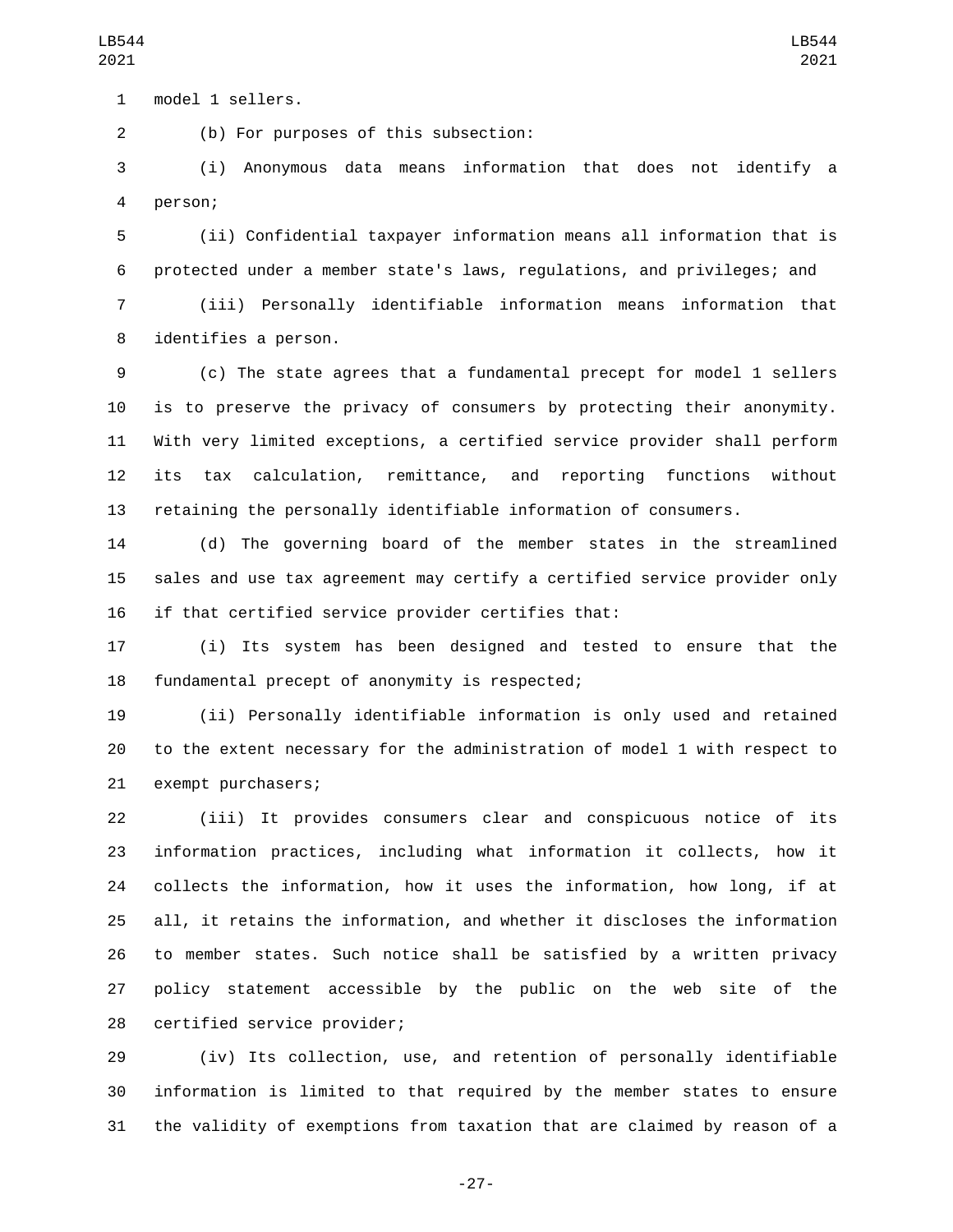consumer's status or the intended use of the goods or services purchased; 2 and

 (v) It provides adequate technical, physical, and administrative safeguards so as to protect personally identifiable information from 5 unauthorized access and disclosure.

 (e) The state shall provide public notification to consumers, including exempt purchasers, of the state's practices relating to the collection, use, and retention of personally identifiable information.

 (f) When any personally identifiable information that has been collected and retained is no longer required for the purposes set forth in subdivision (16)(d)(iv) of this section, such information shall no 12 longer be retained by the member states.

 (g) When personally identifiable information regarding an individual is retained by or on behalf of the state, it shall provide reasonable access by such individual to his or her own information in the state's possession and a right to correct any inaccurately recorded information.

 (h) If anyone other than a member state, or a person authorized by that state's law or the agreement, seeks to discover personally identifiable information, the state from whom the information is sought should make a reasonable and timely effort to notify the individual of 21 such request.

 (i) This privacy policy is subject to enforcement by the Attorney 23 General.

 (j) All other laws and regulations regarding the collection, use, and maintenance of confidential taxpayer information remain fully applicable and binding. Without limitation, this subsection does not 27 enlarge or limit the state's authority to:

 (i) Conduct audits or other reviews as provided under the agreement 29 and state law;

 (ii) Provide records pursuant to the federal Freedom of Information Act, disclosure laws with governmental agencies, or other regulations;

-28-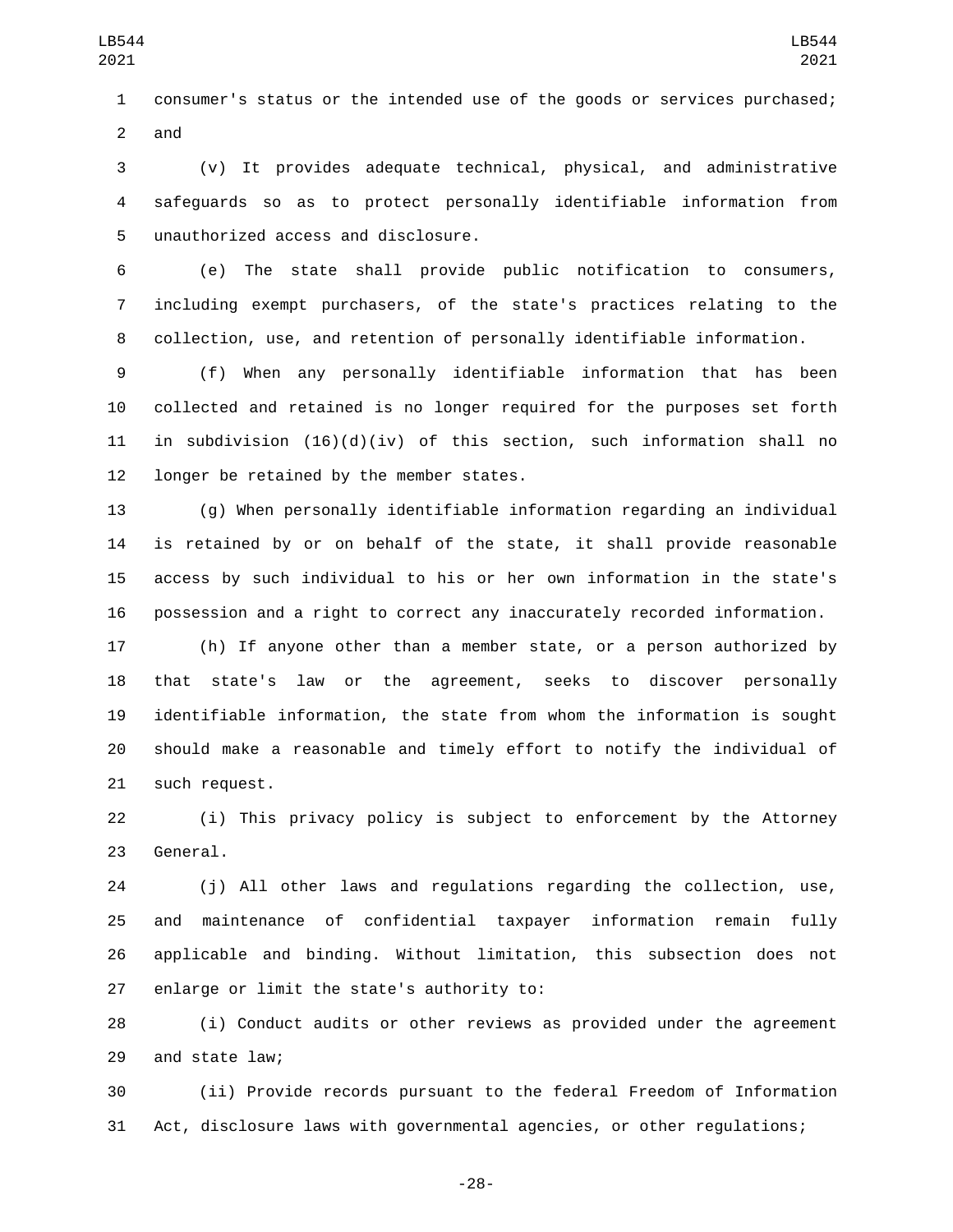(iii) Prevent, consistent with state law, disclosure of confidential taxpayer information;2

 (iv) Prevent, consistent with federal law, disclosure or misuse of federal return information obtained under a disclosure agreement with the 5 Internal Revenue Service; and

 (v) Collect, disclose, disseminate, or otherwise use anonymous data 7 for governmental purposes.

 Sec. 32. Section 77-27,119, Revised Statutes Cumulative Supplement, 9 2020, is amended to read:

 77-27,119 (1) The Tax Commissioner shall administer and enforce the income tax imposed by sections 77-2714 to 77-27,135, and he or she is authorized to conduct hearings, to adopt and promulgate such rules and regulations, and to require such facts and information to be reported as he or she may deem necessary to enforce the income tax provisions of such sections, except that such rules, regulations, and reports shall not be inconsistent with the laws of this state or the laws of the United States. The Tax Commissioner may for enforcement and administrative purposes divide the state into a reasonable number of districts in which 19 branch offices may be maintained.

 (2)(a) The Tax Commissioner may prescribe the form and contents of any return or other document required to be filed under the income tax provisions. Such return or other document shall be compatible as to form and content with the return or document required by the laws of the United States. The form shall have a place where the taxpayer shall designate the high school district in which he or she lives and the county in which the high school district is headquartered. The Tax Commissioner shall adopt and promulgate such rules and regulations as may be necessary to insure compliance with this requirement.

 (b) The State Department of Education, with the assistance and cooperation of the Department of Revenue, shall develop a uniform system for numbering all school districts in the state. Such system shall be

-29-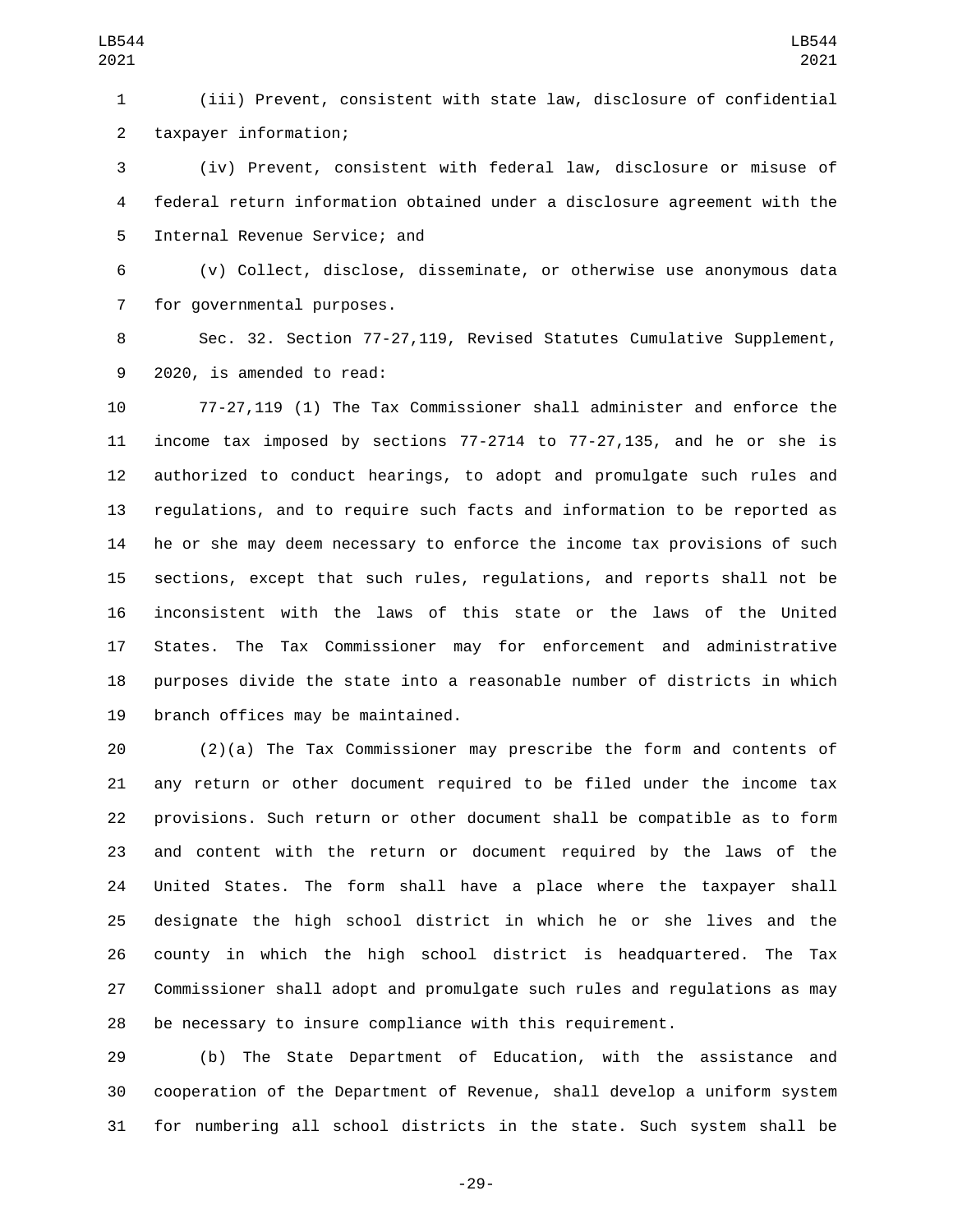consistent with the data processing needs of the Department of Revenue and shall be used for the school district identification required by 3 subdivision (a) of this subsection.

 (c) The proper filing of an income tax return shall consist of the submission of such form as prescribed by the Tax Commissioner or an exact facsimile thereof with sufficient information provided by the taxpayer on the face of the form from which to compute the actual tax liability. Each taxpayer shall include such taxpayer's correct social security number or state identification number and the school district identification number of the school district in which the taxpayer resides on the face of the form. A filing is deemed to occur when the required information is 12 provided.

 (3) The Tax Commissioner, for the purpose of ascertaining the correctness of any return or other document required to be filed under the income tax provisions, for the purpose of determining corporate income, individual income, and withholding tax due, or for the purpose of making an estimate of taxable income of any person, shall have the power to examine or to cause to have examined, by any agent or representative designated by him or her for that purpose, any books, papers, records, or memoranda bearing upon such matters and may by summons require the attendance of the person responsible for rendering such return or other document or remitting any tax, or any officer or employee of such person, or the attendance of any other person having knowledge in the premises, and may take testimony and require proof material for his or her information, with power to administer oaths or affirmations to such 26 person or persons.

 (4) The time and place of examination pursuant to this section shall be such time and place as may be fixed by the Tax Commissioner and as are reasonable under the circumstances. In the case of a summons, the date fixed for appearance before the Tax Commissioner shall not be less than twenty days from the time of service of the summons.

-30-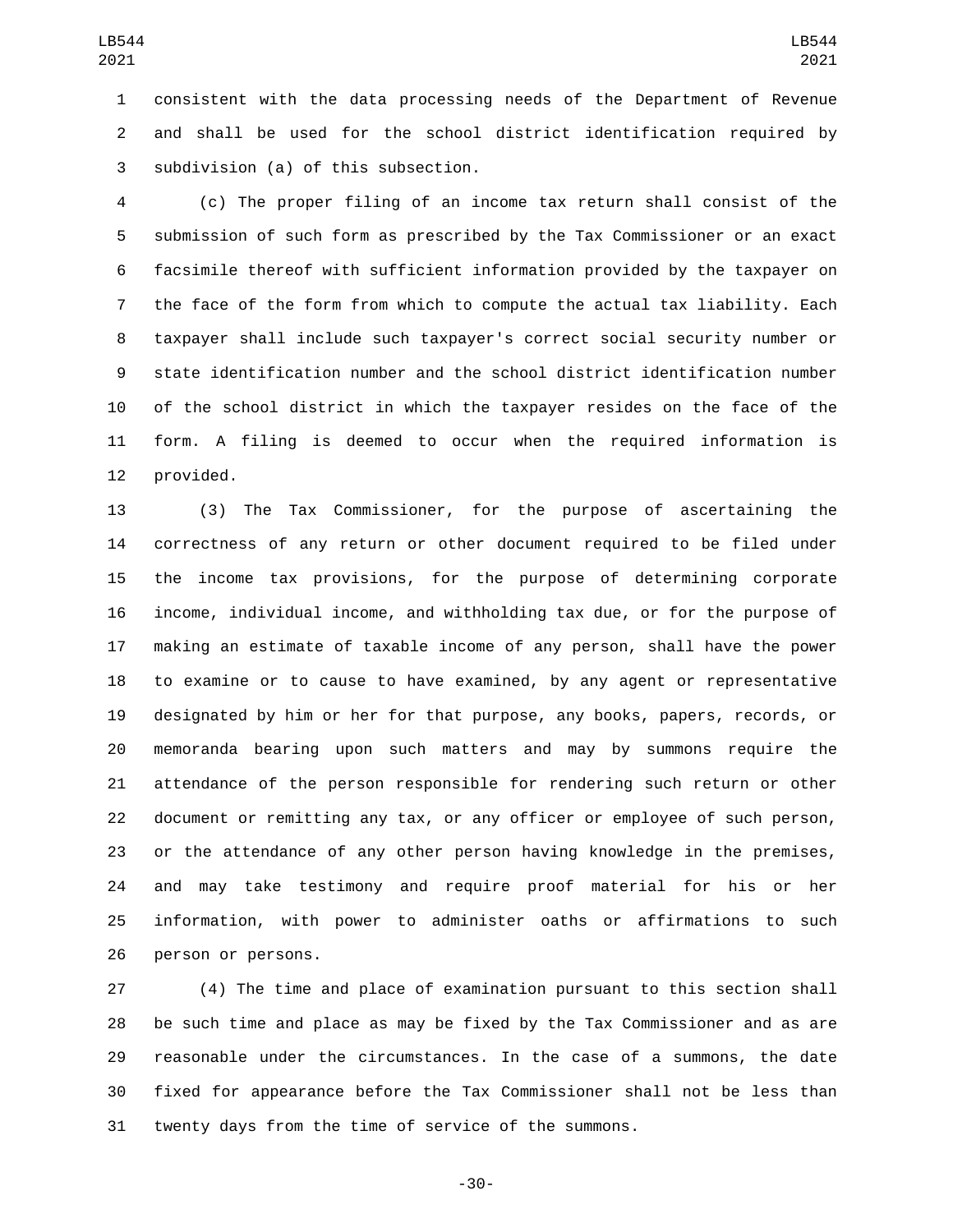(5) No taxpayer shall be subjected to unreasonable or unnecessary 2 examinations or investigations.

 (6) Except in accordance with proper judicial order or as otherwise provided by law, it shall be unlawful for the Tax Commissioner, any officer or employee of the Tax Commissioner, any person engaged or retained by the Tax Commissioner on an independent contract basis, any person who pursuant to this section is permitted to inspect any report or return or to whom a copy, an abstract, or a portion of any report or return is furnished, any employee of the State Treasurer or the Department of Administrative Services, or any other person to divulge, make known, or use in any manner the amount of income or any particulars set forth or disclosed in any report or return required except for the purpose of enforcing sections 77-2714 to 77-27,135. The officers charged with the custody of such reports and returns shall not be required to produce any of them or evidence of anything contained in them in any action or proceeding in any court, except on behalf of the Tax Commissioner in an action or proceeding under the provisions of the tax law to which he or she is a party or on behalf of any party to any action or proceeding under such sections when the reports or facts shown thereby are directly involved in such action or proceeding, in either of which events the court may require the production of, and may admit in evidence, so much of such reports or of the facts shown thereby as are pertinent to the action or proceeding and no more. Nothing in this section shall be construed (a) to prohibit the delivery to a taxpayer, his or her duly authorized representative, or his or her successors, receivers, trustees, personal representatives, administrators, assignees, or guarantors, if directly interested, of a certified copy of any return or report in connection with his or her tax, (b) to prohibit the publication of statistics so classified as to prevent the identification of particular reports or returns and the items thereof, (c) to prohibit the inspection by the Attorney General, other legal representatives of

-31-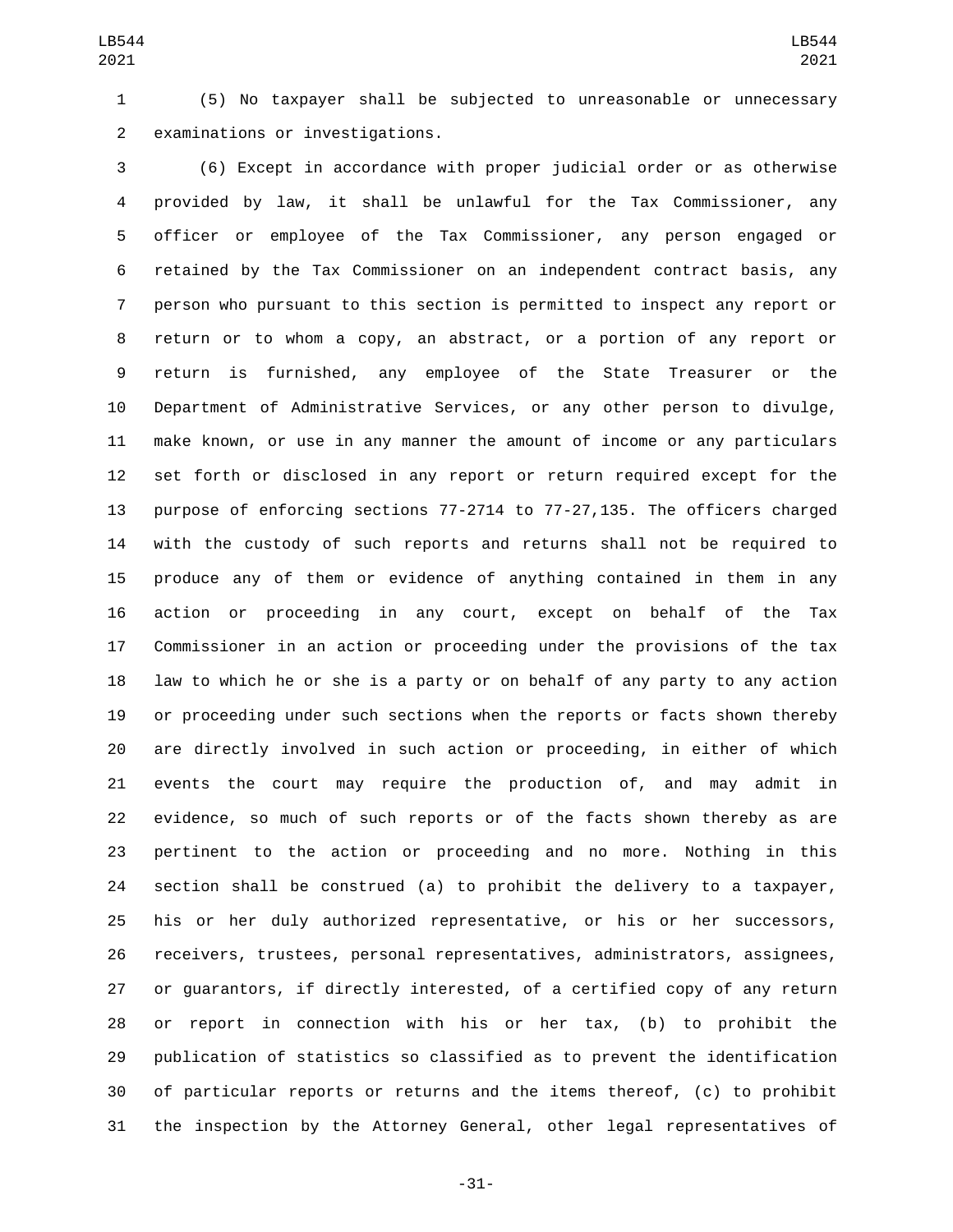the state, or a county attorney of the report or return of any taxpayer who brings an action to review the tax based thereon, against whom an action or proceeding for collection of tax has been instituted, or against whom an action, proceeding, or prosecution for failure to comply with the Nebraska Revenue Act of 1967 is being considered or has been commenced, (d) to prohibit furnishing to the Nebraska Workers' Compensation Court the names, addresses, and identification numbers of employers, and such information shall be furnished on request of the court, (e) to prohibit the disclosure of information and records to a collection agency contracting with the Tax Commissioner pursuant to sections 77-377.01 to 77-377.04, (f) to prohibit the disclosure of information pursuant to section 77-27,195, 77-4110, 77-5731, 77-6521, 77-6837, or 77-6839 or section 28 of this act, (g) to prohibit the disclosure to the Public Employees Retirement Board of the addresses of individuals who are members of the retirement systems administered by the board, and such information shall be furnished to the board solely for purposes of its administration of the retirement systems upon written request, which request shall include the name and social security number of each individual for whom an address is requested, (h) to prohibit the disclosure of information to the Department of Labor necessary for the administration of the Employment Security Law, the Contractor Registration Act, or the Employee Classification Act, (i) to prohibit the disclosure to the Department of Motor Vehicles of tax return information pertaining to individuals, corporations, and businesses determined by the Department of Motor Vehicles to be delinquent in the payment of amounts due under agreements pursuant to the International Fuel Tax Agreement Act, and such disclosure shall be strictly limited to information necessary for the administration of the act, (j) to prohibit the disclosure under section 42-358.08, 43-512.06, or 43-3327 to any court- appointed individuals, the county attorney, any authorized attorney, or the Department of Health and Human Services of an absent parent's

-32-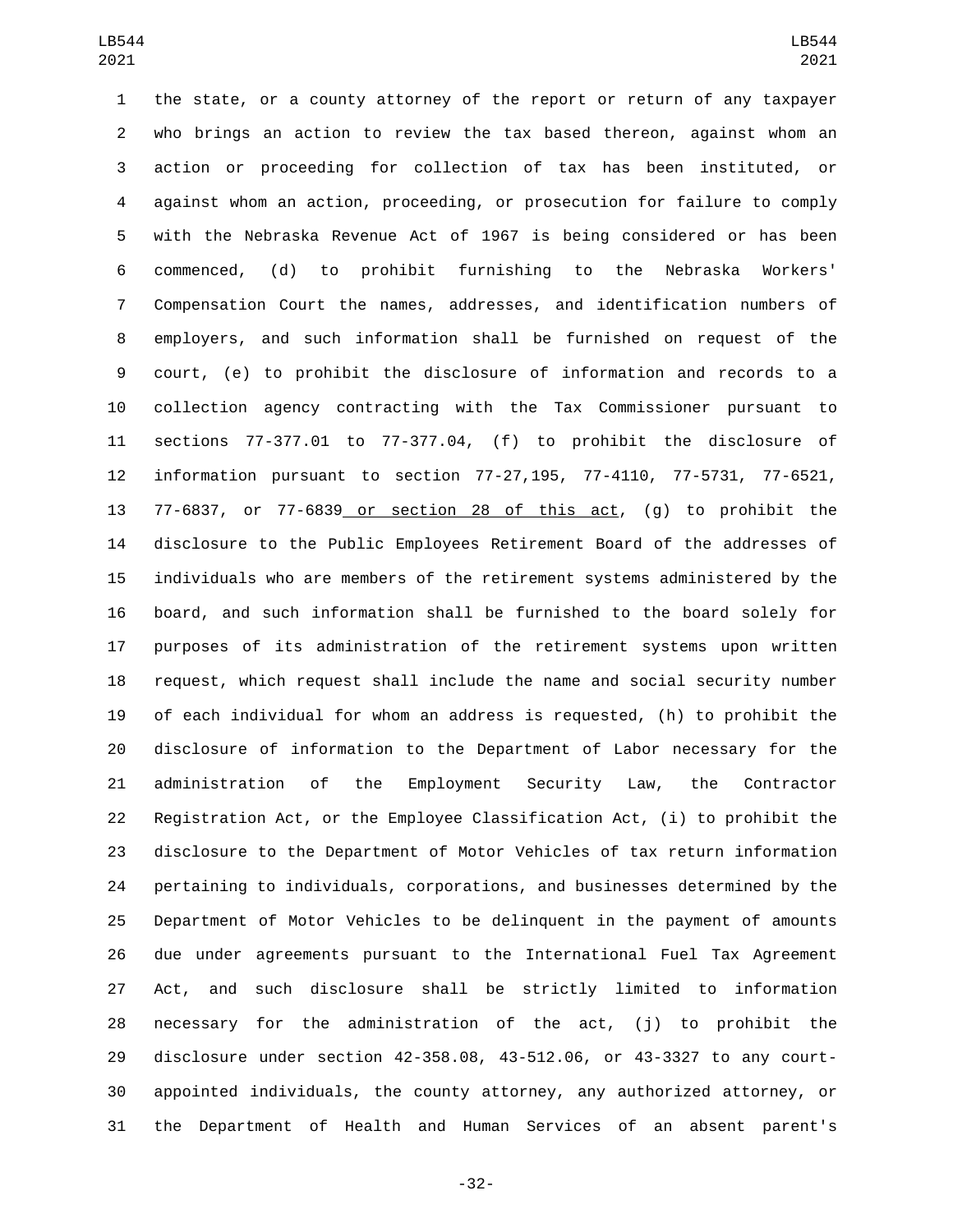address, social security number, amount of income, health insurance information, and employer's name and address for the exclusive purpose of establishing and collecting child, spousal, or medical support, (k) to prohibit the disclosure of information to the Department of Insurance, the Nebraska State Historical Society, or the State Historic Preservation Officer as necessary to carry out the Department of Revenue's responsibilities under the Nebraska Job Creation and Mainstreet Revitalization Act, or (l) to prohibit the disclosure to the Department of Insurance of information pertaining to authorization for, and use of, tax credits under the New Markets Job Growth Investment Act. Information so obtained shall be used for no other purpose. Any person who violates this subsection shall be guilty of a felony and shall upon conviction thereof be fined not less than one hundred dollars nor more than five hundred dollars, or be imprisoned not more than five years, or be both so fined and imprisoned, in the discretion of the court and shall be assessed the costs of prosecution. If the offender is an officer or employee of the state, he or she shall be dismissed from office and be ineligible to hold any public office in this state for a period of two 19 years thereafter.

 (7) Reports and returns required to be filed under income tax provisions of sections 77-2714 to 77-27,135 shall be preserved until the 22 Tax Commissioner orders them to be destroyed.

 (8) Notwithstanding the provisions of subsection (6) of this section, the Tax Commissioner may permit the Secretary of the Treasury of the United States or his or her delegates or the proper officer of any state imposing an income tax, or the authorized representative of either such officer, to inspect the income tax returns of any taxpayer or may furnish to such officer or his or her authorized representative an abstract of the return of income of any taxpayer or supply him or her with information concerning an item of income contained in any return or disclosed by the report of any investigation of the income or return of

-33-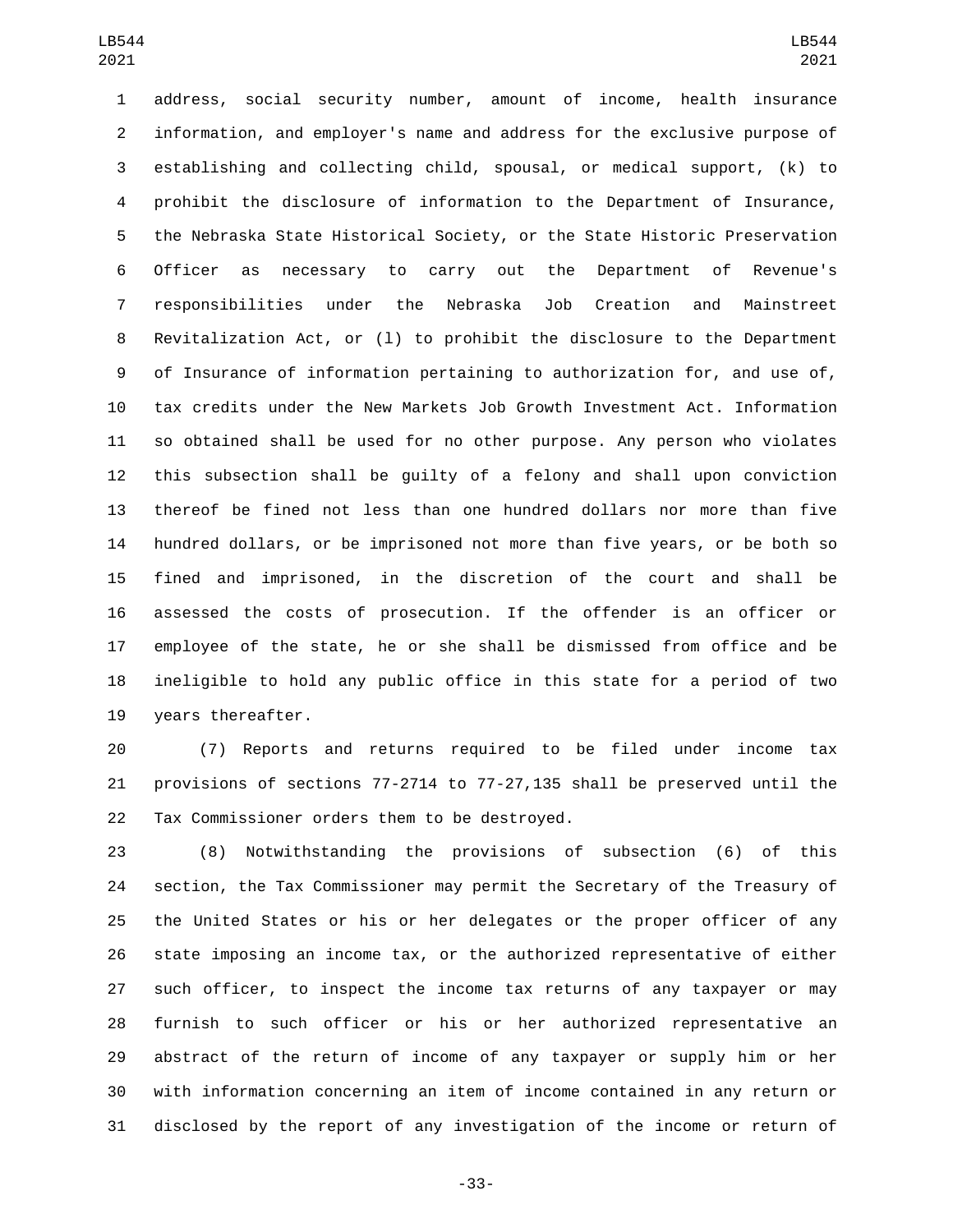income of any taxpayer, but such permission shall be granted only if the statutes of the United States or of such other state, as the case may be, grant substantially similar privileges to the Tax Commissioner of this state as the officer charged with the administration of the income tax 5 imposed by sections 77-2714 to 77-27,135.

 (9) Notwithstanding the provisions of subsection (6) of this section, the Tax Commissioner may permit the Postal Inspector of the United States Postal Service or his or her delegates to inspect the reports or returns of any person filed pursuant to the Nebraska Revenue Act of 1967 when information on the reports or returns is relevant to any action or proceeding instituted or being considered by the United States Postal Service against such person for the fraudulent use of the mails to carry and deliver false and fraudulent tax returns to the Tax Commissioner with the intent to defraud the State of Nebraska or to evade 15 the payment of Nebraska state taxes.

 (10)(a) Notwithstanding the provisions of subsection (6) of this section, the Tax Commissioner shall, upon written request by the Auditor of Public Accounts or the office of Legislative Audit, make tax returns and tax return information open to inspection by or disclosure to officers and employees of the Auditor of Public Accounts or employees of the office of Legislative Audit for the purpose of and to the extent necessary in making an audit of the Department of Revenue pursuant to section 50-1205 or 84-304. The Auditor of Public Accounts or office of Legislative Audit shall statistically and randomly select the tax returns and tax return information to be audited based upon a computer tape provided by the Department of Revenue which contains only total population documents without specific identification of taxpayers. The Tax Commissioner shall have the authority to approve the statistical sampling method used by the Auditor of Public Accounts or office of Legislative Audit. Confidential tax returns and tax return information shall be audited only upon the premises of the Department of Revenue. All

-34-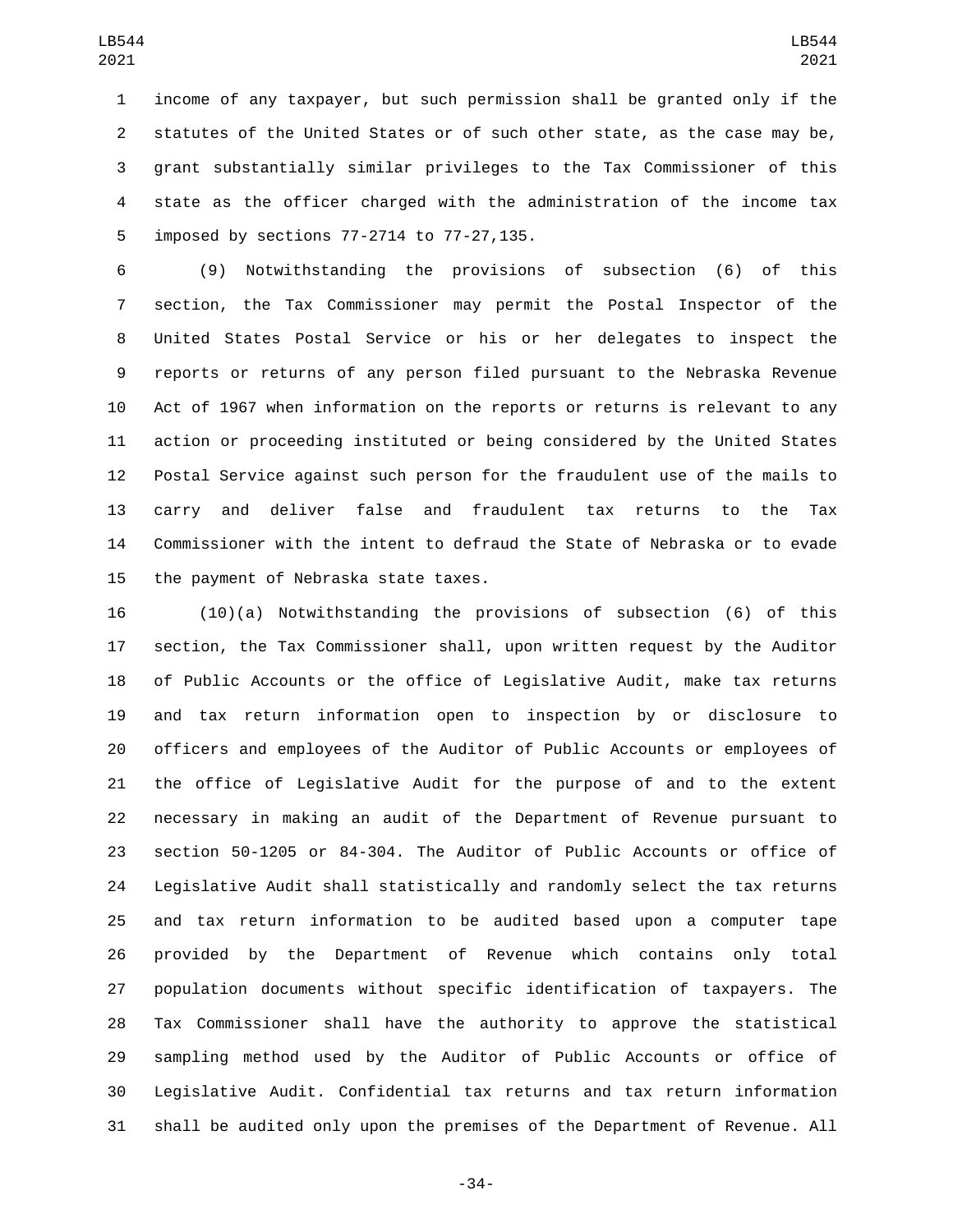audit workpapers pertaining to the audit of the Department of Revenue shall be stored in a secure place in the Department of Revenue.

 (b) When selecting tax returns or tax return information for a performance audit of a tax incentive program, the office of Legislative Audit shall select the tax returns or tax return information for either all or a statistically and randomly selected sample of taxpayers who have applied for or who have qualified for benefits under the tax incentive program that is the subject of the audit. When the office of Legislative Audit reports on its review of tax returns and tax return information, it shall comply with subdivision (10)(c) of this section.

 (c) No officer or employee of the Auditor of Public Accounts or office of Legislative Audit employee shall disclose to any person, other than another officer or employee of the Auditor of Public Accounts or office of Legislative Audit whose official duties require such disclosure, any return or return information described in the Nebraska Revenue Act of 1967 in a form which can be associated with or otherwise identify, directly or indirectly, a particular taxpayer.

 (d) Any person who violates the provisions of this subsection shall be guilty of a Class IV felony and, in the discretion of the court, may be assessed the costs of prosecution. The guilty officer or employee shall be dismissed from employment and be ineligible to hold any position of employment with the State of Nebraska for a period of two years thereafter. For purposes of this subsection, officer or employee shall include a former officer or employee of the Auditor of Public Accounts or former employee of the office of Legislative Audit.

 (11) For purposes of subsections (10) through (13) of this section: (a) Tax returns shall mean any tax or information return or claim for refund required by, provided for, or permitted under sections 77-2714 to 77-27,135 which is filed with the Tax Commissioner by, on behalf of, or with respect to any person and any amendment or supplement thereto, including supporting schedules, attachments, or lists which are

-35-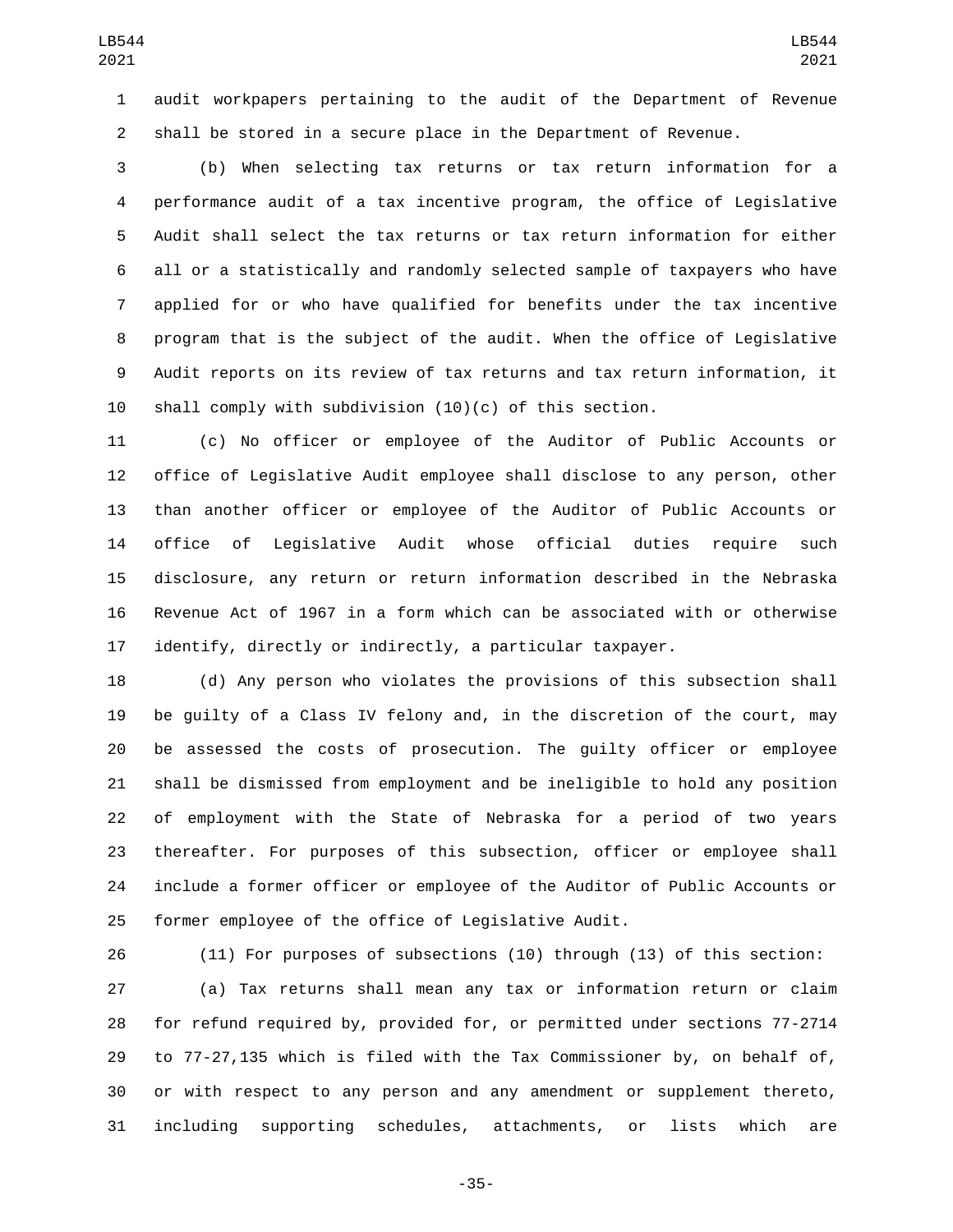1 supplemental to or part of the filed return;

(b) Return information shall mean:2

 (i) A taxpayer's identification number and (A) the nature, source, or amount of his or her income, payments, receipts, deductions, exemptions, credits, assets, liabilities, net worth, tax liability, tax withheld, deficiencies, overassessments, or tax payments, whether the taxpayer's return was, is being, or will be examined or subject to other investigation or processing or (B) any other data received by, recorded by, prepared by, furnished to, or collected by the Tax Commissioner with respect to a return or the determination of the existence or possible existence of liability or the amount of liability of any person for any tax, penalty, interest, fine, forfeiture, or other imposition or offense; and

 (ii) Any part of any written determination or any background file document relating to such written determination; and

 (c) Disclosures shall mean the making known to any person in any 17 manner a return or return information.

 (12) The Auditor of Public Accounts shall (a) notify the Tax Commissioner in writing thirty days prior to the beginning of an audit of his or her intent to conduct an audit, (b) provide an audit plan, and (c) provide a list of the tax returns and tax return information identified for inspection during the audit. The office of Legislative Audit shall notify the Tax Commissioner of the intent to conduct an audit and of the scope of the audit as provided in section 50-1209.

 (13) The Auditor of Public Accounts or the office of Legislative Audit shall, as a condition for receiving tax returns and tax return information: (a) Subject employees involved in the audit to the same confidential information safeguards and disclosure procedures as required of Department of Revenue employees; (b) establish and maintain a permanent system of standardized records with respect to any request for tax returns or tax return information, the reason for such request, and

-36-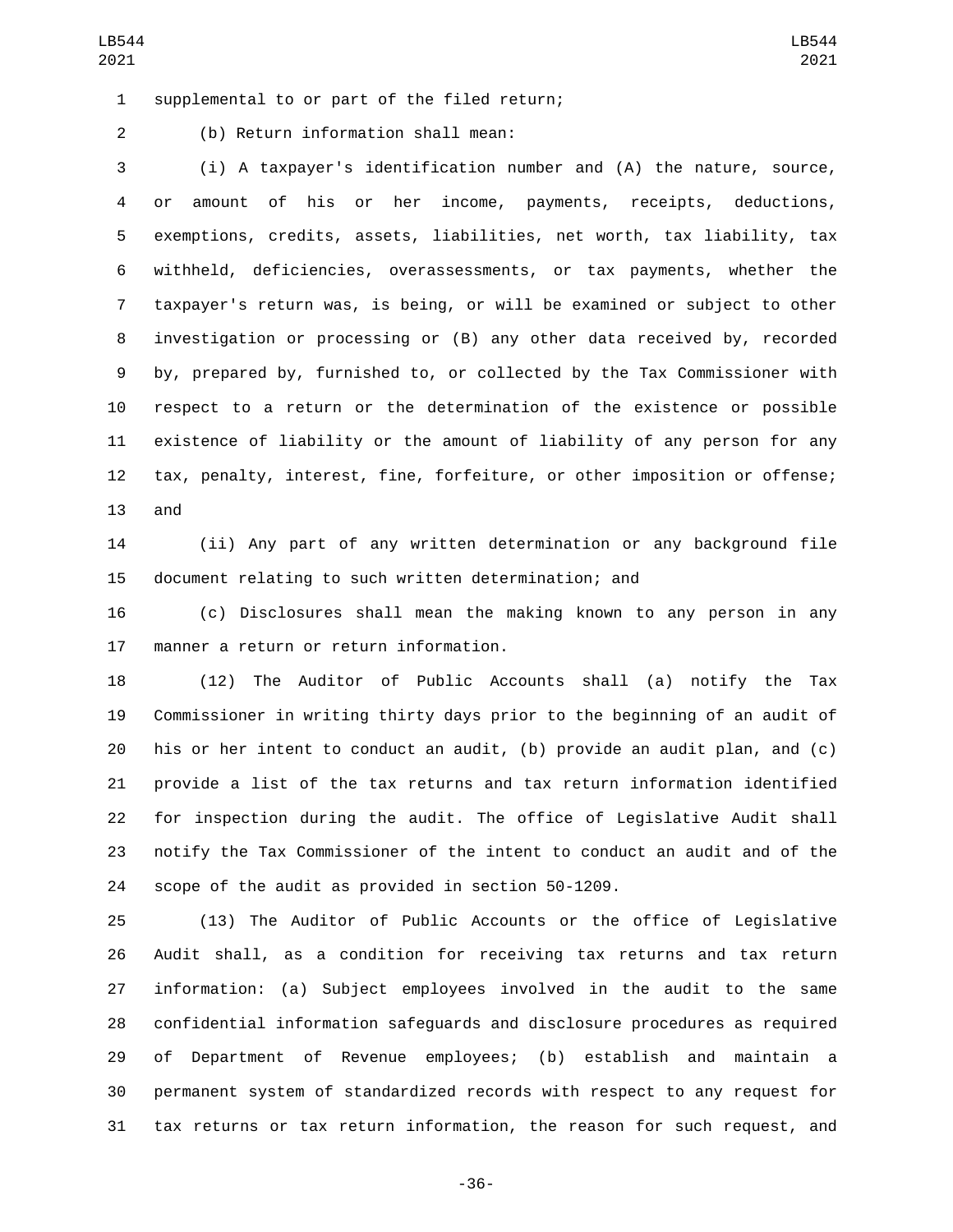the date of such request and any disclosure of the tax return or tax return information; (c) establish and maintain a secure area or place in the Department of Revenue in which the tax returns, tax return information, or audit workpapers shall be stored; (d) restrict access to the tax returns or tax return information only to persons whose duties or responsibilities require access; (e) provide such other safeguards as the Tax Commissioner determines to be necessary or appropriate to protect the confidentiality of the tax returns or tax return information; (f) provide a report to the Tax Commissioner which describes the procedures established and utilized by the Auditor of Public Accounts or office of Legislative Audit for insuring the confidentiality of tax returns, tax return information, and audit workpapers; and (g) upon completion of use of such returns or tax return information, return to the Tax Commissioner such returns or tax return information, along with any copies.

 (14) The Tax Commissioner may permit other tax officials of this state to inspect the tax returns and reports filed under sections 77-2714 to 77-27,135, but such inspection shall be permitted only for purposes of enforcing a tax law and only to the extent and under the conditions prescribed by the rules and regulations of the Tax Commissioner.

 (15) The Tax Commissioner shall compile the school district information required by subsection (2) of this section. Insofar as it is possible, such compilation shall include, but not be limited to, the total adjusted gross income of each school district in the state. The Tax Commissioner shall adopt and promulgate such rules and regulations as may be necessary to insure that such compilation does not violate the confidentiality of any individual income tax return nor conflict with any 27 other provisions of state or federal law.

 Sec. 33. Section 77-27,144, Revised Statutes Cumulative Supplement, 29 2020, is amended to read:

 77-27,144 (1) The Tax Commissioner shall collect the tax imposed by any incorporated municipality concurrently with collection of a state tax

-37-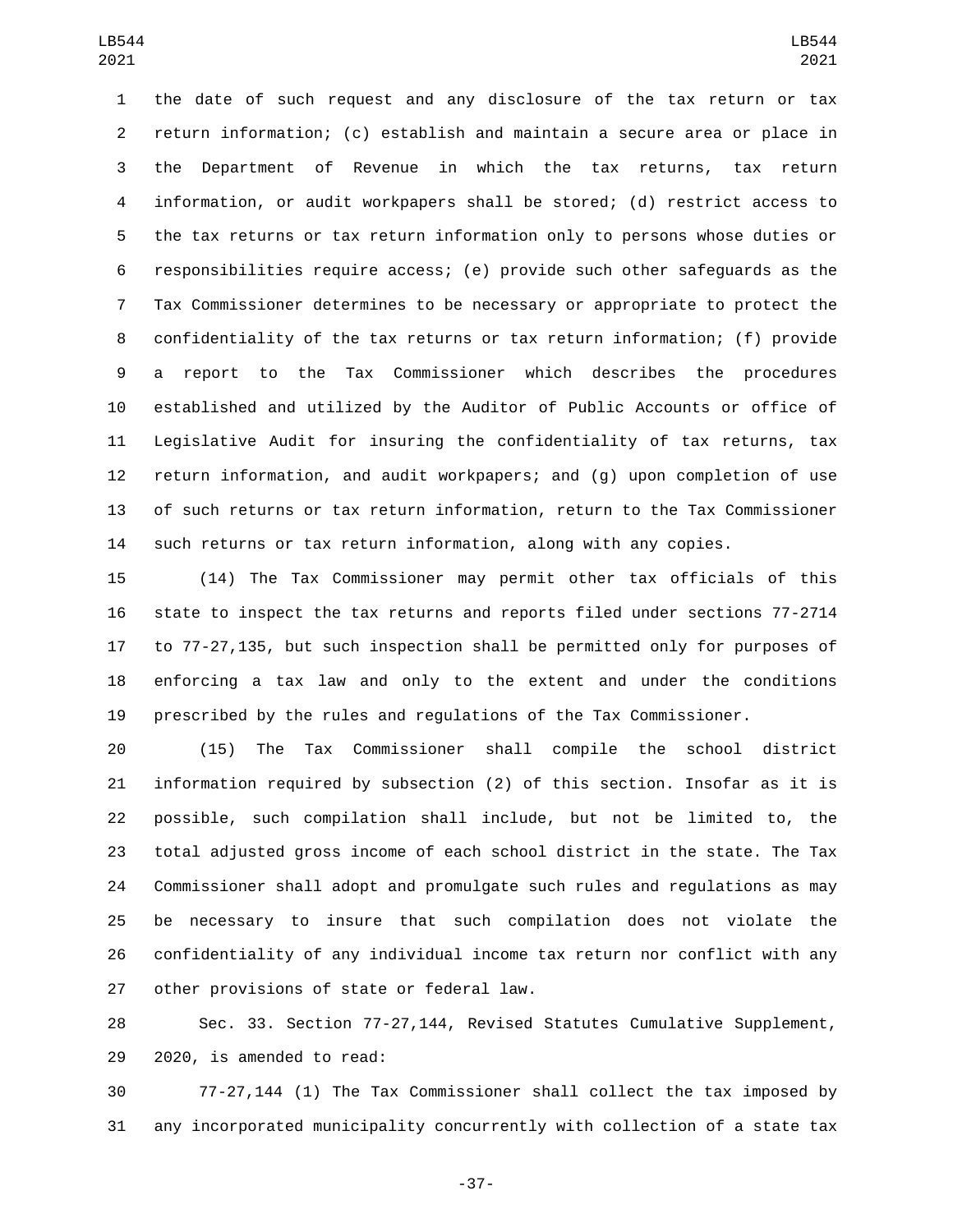in the same manner as the state tax is collected. The Tax Commissioner shall remit monthly the proceeds of the tax to the incorporated municipalities levying the tax, after deducting the amount of refunds made and three percent of the remainder to be credited to the Municipal 5 Equalization Fund.

 (2) Deductions for a refund made pursuant to section 77-4105, 77-4106, 77-5725, or 77-5726 shall be delayed for one year after the refund has been made to the taxpayer. The Department of Revenue shall notify the municipality liable for a refund exceeding one thousand five hundred dollars of the pending refund, the amount of the refund, and the month in which the deduction will be made or begin, except that if the amount of a refund claimed under section 77-4105, 77-4106, 77-5725, or 77-5726 exceeds twenty-five percent of the municipality's total sales and use tax receipts, net of any refunds or sales tax collection fees, for the municipality's prior fiscal year, the department shall deduct the refund over the period of one year in equal monthly amounts beginning after the one-year notification period required by this subsection. This subsection applies to refunds owed by cities of the first class, cities of the second class, and villages. This subsection applies to refunds beginning January 1, 2014.

21 (3) Deductions for a refund made pursuant to the ImagiNE Nebraska Act shall be delayed as provided in this subsection after the refund has been made to the taxpayer. The Department of Revenue shall notify each municipality liable for a refund exceeding one thousand five hundred dollars of the pending refund and the amount of the refund claimed under the ImagiNE Nebraska Act. The notification shall be made by March 1 of each year beginning in 2021 and shall be used to establish the refund amount for the following calendar year. The notification shall include any excess or underpayment from the prior calendar year. The department shall deduct the refund over a period of one year in equal monthly amounts beginning in January following the notification. This subsection

-38-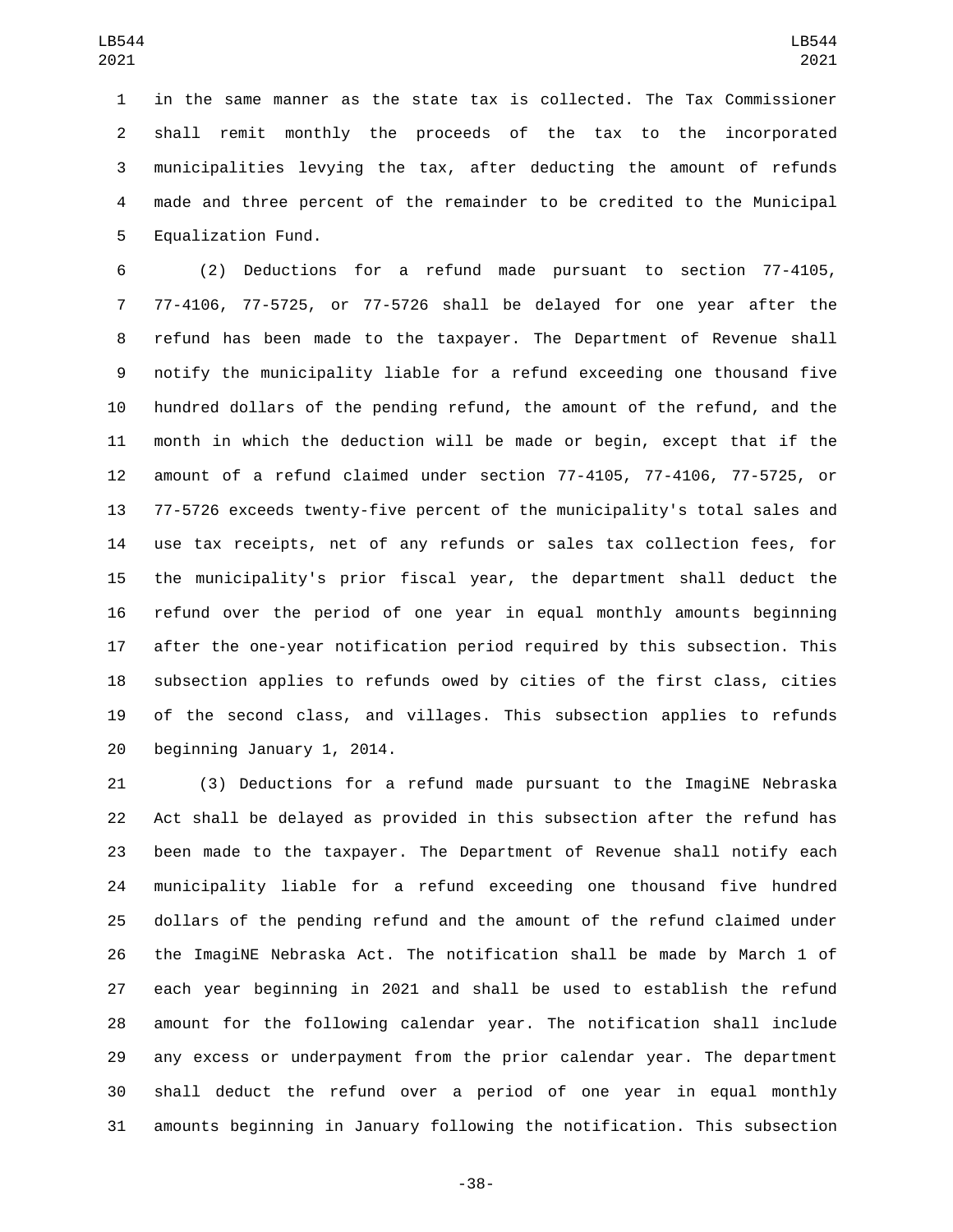applies to total annual refunds exceeding one million dollars or twenty- five percent of the municipality's total sales and use tax receipts for the prior fiscal year, whichever is the lesser amount.

 (4) Deductions for a refund made pursuant to the Urban Redevelopment Act shall be delayed as provided in this subsection after the refund has been made to the taxpayer. The Department of Revenue shall notify each municipality liable for a refund exceeding one thousand five hundred dollars of the pending refund and the amount of the refund claimed under the Urban Redevelopment Act. The notification shall be made by March 1 of each year beginning in 2022 and shall be used to establish the refund amount for the following calendar year. The notification shall include any excess or underpayment from the prior calendar year. The department shall deduct the refund over a period of one year in equal monthly amounts beginning in January following the notification. This subsection applies to total annual refunds exceeding one million dollars or twenty- five percent of the municipality's total sales and use tax receipts for the prior fiscal year, whichever is the lesser amount.

 (5) (4) The Tax Commissioner shall keep full and accurate records of all money received and distributed under the provisions of the Local Option Revenue Act. When proceeds of a tax levy are received but the identity of the incorporated municipality which levied the tax is unknown and is not identified within six months after receipt, the amount shall be credited to the Municipal Equalization Fund. The municipality may request the names and addresses of the retailers which have collected the tax as provided in subsection (13) of section 77-2711 and may certify an individual to request and review confidential sales and use tax returns and sales and use tax return information as provided in subsection (14) 28 of section 77-2711.

29 (6)(a) <del>(5)(a)</del> Every qualifying business that has filed an application to receive tax incentives under the Employment and Investment 31 Growth Act, the Nebraska Advantage Act, or the ImagiNE Nebraska Act, or

-39-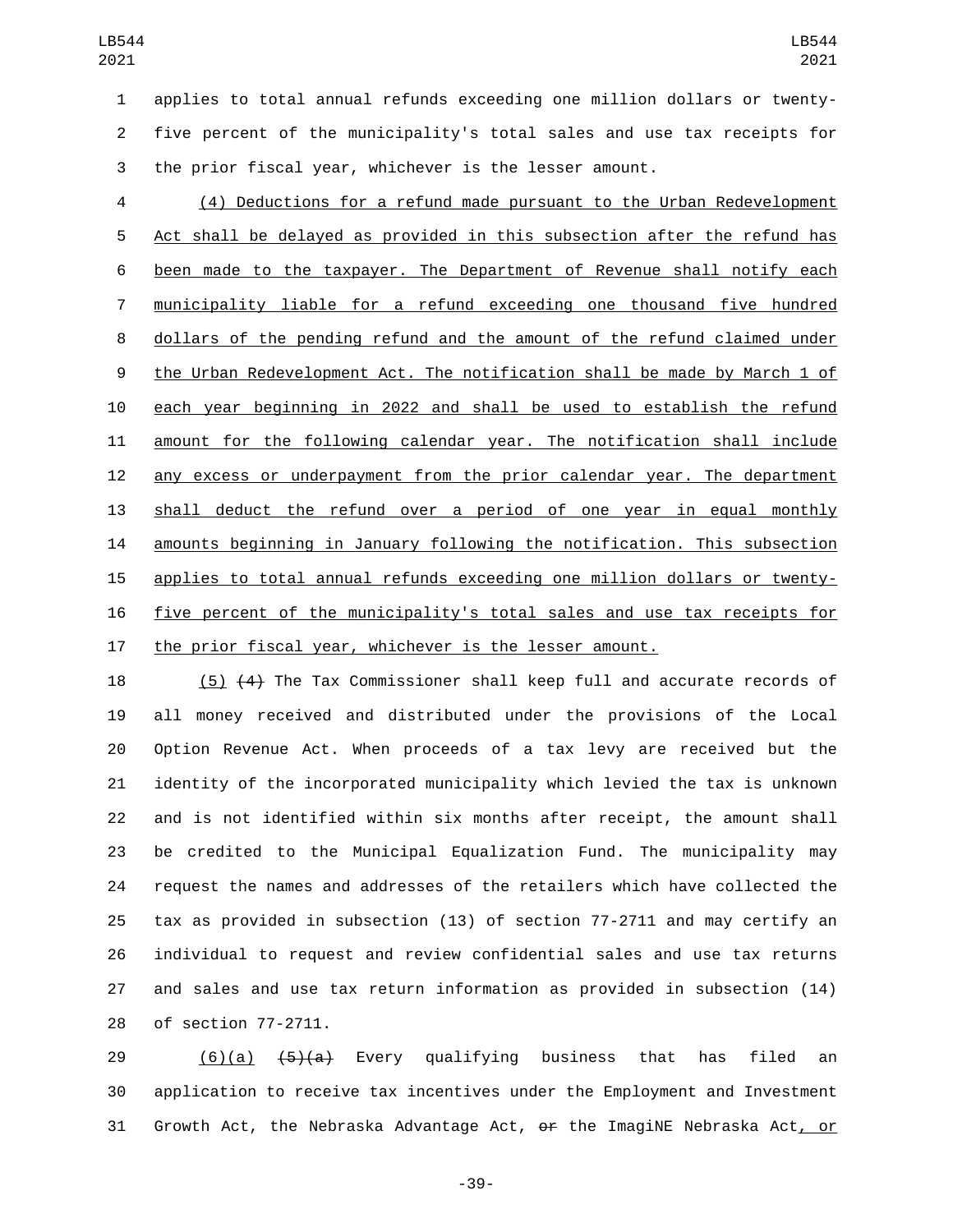the Urban Redevelopment Act shall, with respect to such acts, provide annually to each municipality, in aggregate data, the maximum amount the qualifying business is eligible to receive in the current year in refunds of local sales and use taxes of the municipality and exemptions for the previous year, and the estimate of annual refunds of local sales and use taxes of the municipality and exemptions such business intends to claim in each future year. Such information shall be kept confidential by the municipality unless publicly disclosed previously by the taxpayer or by 9 the State of Nebraska.

 (b) For purposes of this subsection, municipality means a municipality that has adopted the local option sales and use tax under the Local Option Revenue Act and to which the qualifying business has 13 paid such sales and use tax.

 (c) The qualifying business shall provide the information to the 15 municipality on or before June 30 of each year.

 (d) Any amounts held by a municipality to make sales and use tax refunds under the Employment and Investment Growth Act, the Nebraska Advantage Act, and the ImagiNE Nebraska Act, and the Urban Redevelopment Act shall not count toward any budgeted restricted funds limitation as provided in section 13-519 or toward any cash reserve limitation as 21 provided in section 13-504.

 Sec. 34. Section 77-5905, Revised Statutes Cumulative Supplement, 23 2020, is amended to read:

 77-5905 (1) If the Department of Revenue determines that an application meets the requirements of section 77-5904 and that the investment or employment is eligible for the credit and (a) the applicant is actively engaged in the operation of the microbusiness or will be actively engaged in the operation upon its establishment, (b) the applicant will make new investment or employment in the microbusiness, and (c) the new investment or employment will create new income or jobs, the department shall approve the application and authorize tentative tax

-40-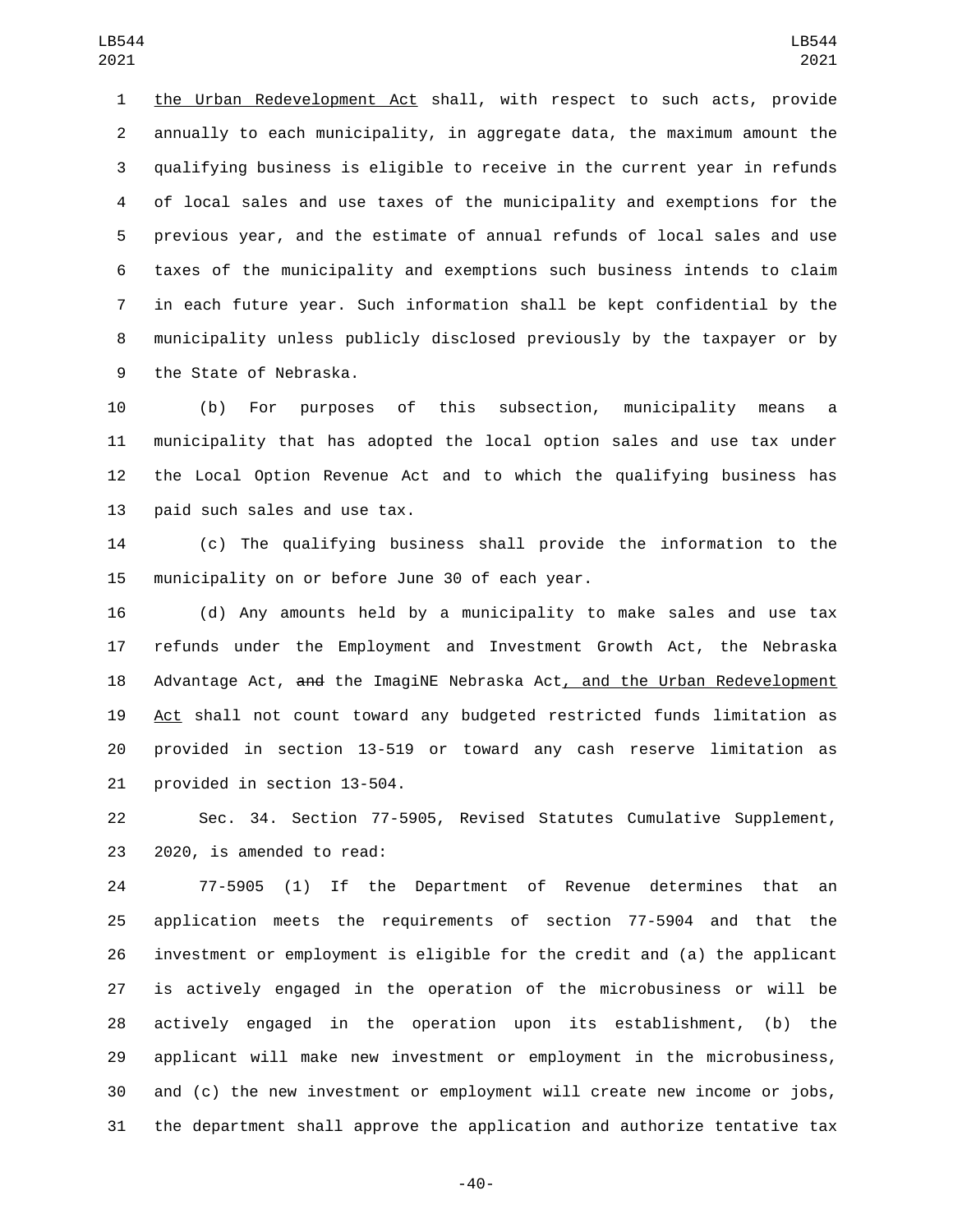credits to the applicant within the limits set forth in this section and certify the amount of tentative tax credits approved for the applicant. Applications for tax credits shall be considered in the order in which 4 they are received.

 (2) The department may approve applications up to the adjusted limit for each calendar year beginning January 1, 2006, through December 31, 2022. After applications totaling the adjusted limit have been approved for a calendar year, no further applications shall be approved for that year. The adjusted limit in a given year is two million dollars plus tentative tax credits that were not granted by the end of the preceding year. Tax credits shall not be allowed for a taxpayer receiving benefits under the Employment and Investment Growth Act, the Nebraska Advantage 13 Act, the Nebraska Advantage Rural Development Act, <del>or</del> the ImagiNE 14 Nebraska Act, or the Urban Redevelopment Act.

15 Sec. 35. Section 84-602.03, Revised Statutes Cumulative Supplement, 16 2020, is amended to read:

17 84-602.03 For purposes of the Taxpayer Transparency Act:

18 (1)(a) Expenditure of state funds means all expenditures of state 19 receipts, whether appropriated or nonappropriated, by a state entity in 20 forms including, but not limited to:

21 (i) Grants;

22 (ii) Contracts;

23 (iii) Subcontracts;

(iv) State aid to political subdivisions;24

25 (v) Tax refunds or credits that may be disclosed pursuant to the 26 Nebraska Advantage Act, the Nebraska Advantage Microenterprise Tax Credit 27 Act, the Nebraska Advantage Research and Development Act, the Nebraska 28 Advantage Rural Development Act, or the ImagiNE Nebraska Act, or the 29 Urban Redevelopment Act; and

30 (vi) Any other disbursement of state receipts by a state entity in 31 the performance of its functions;

-41-